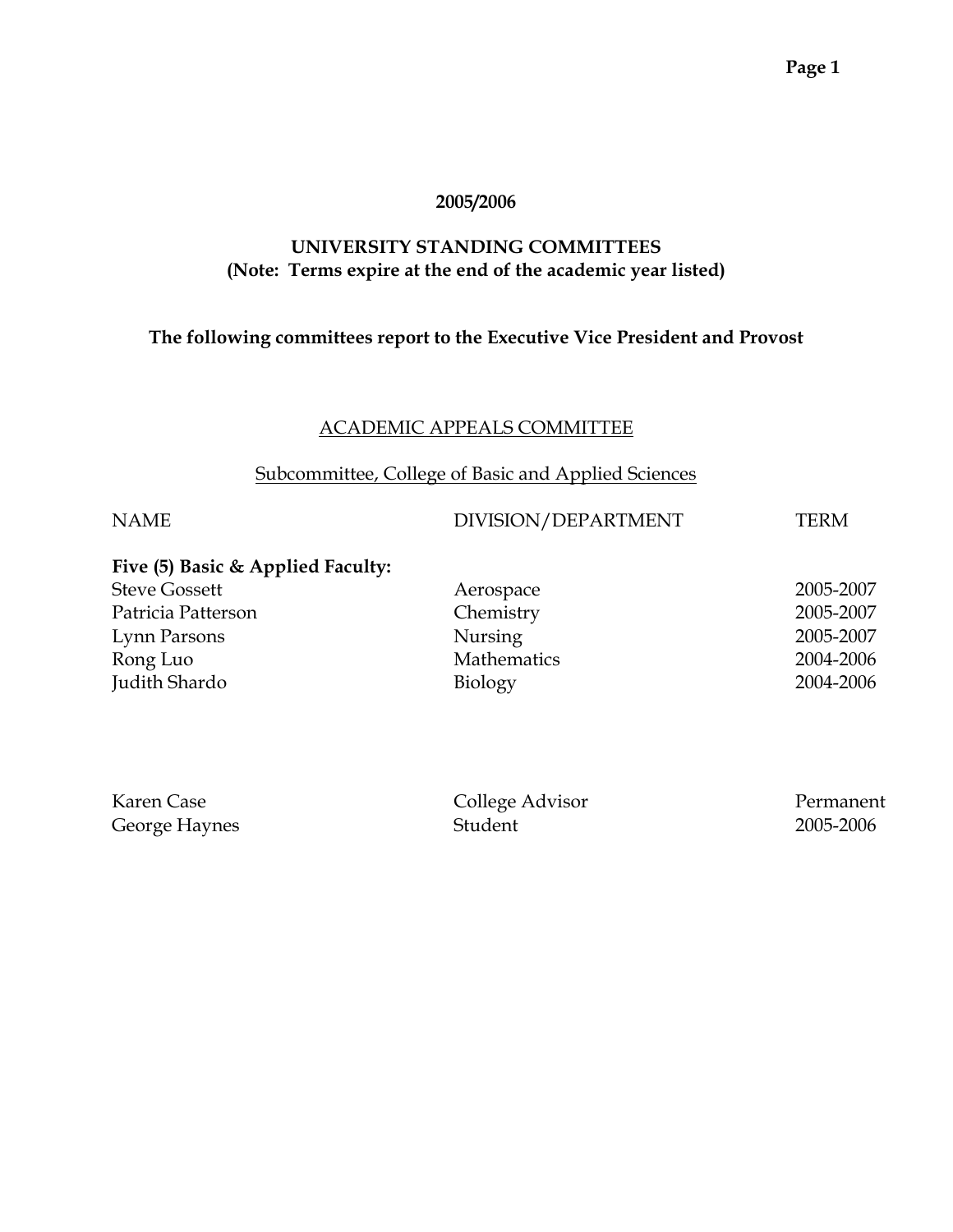# Subcommittee, College of Business

| DIVISION/DEPARTMENT<br>NAME<br>TERM           |           |
|-----------------------------------------------|-----------|
| Five (5) Business Faculty:                    |           |
| Robert Blair<br><b>BMOM</b>                   | 2005-2007 |
| <b>Steven Morris</b><br>Computer Info Systems | 2005-2007 |
| Accounting<br>Dan Reynolds                    | 2004-2006 |
| Anthon Eff<br>Economics                       | 2004-2006 |
| Cheryl Ward<br>Management/Mktg.               | 2004-2006 |

| Amanda Chambers       | College Advisor | Permanent |
|-----------------------|-----------------|-----------|
| <b>Chassen Haynes</b> | Student         | 2005-2006 |

# Subcommittee, College of Education and Behavioral Science

| <b>NAME</b>                 | DIVISION/DEPARTMENT           | TERM      |
|-----------------------------|-------------------------------|-----------|
| Five (5) Education Faculty: |                               |           |
| Donald Snead                | Educational Leadership        | 2005-2007 |
| Doug Winborn                | Health/Human Performance      | 2005-2007 |
| Dennis Papini               | Psychology                    | 2005-2007 |
| Robert Rogers               | Criminal Justice              | 2004-2006 |
| Linda Moore                 | <b>Educational Leadership</b> | 2004-2006 |
| Sandie Norton               | College Advisor               | Permanent |
| Katie Venable               | Student                       | 2005-2006 |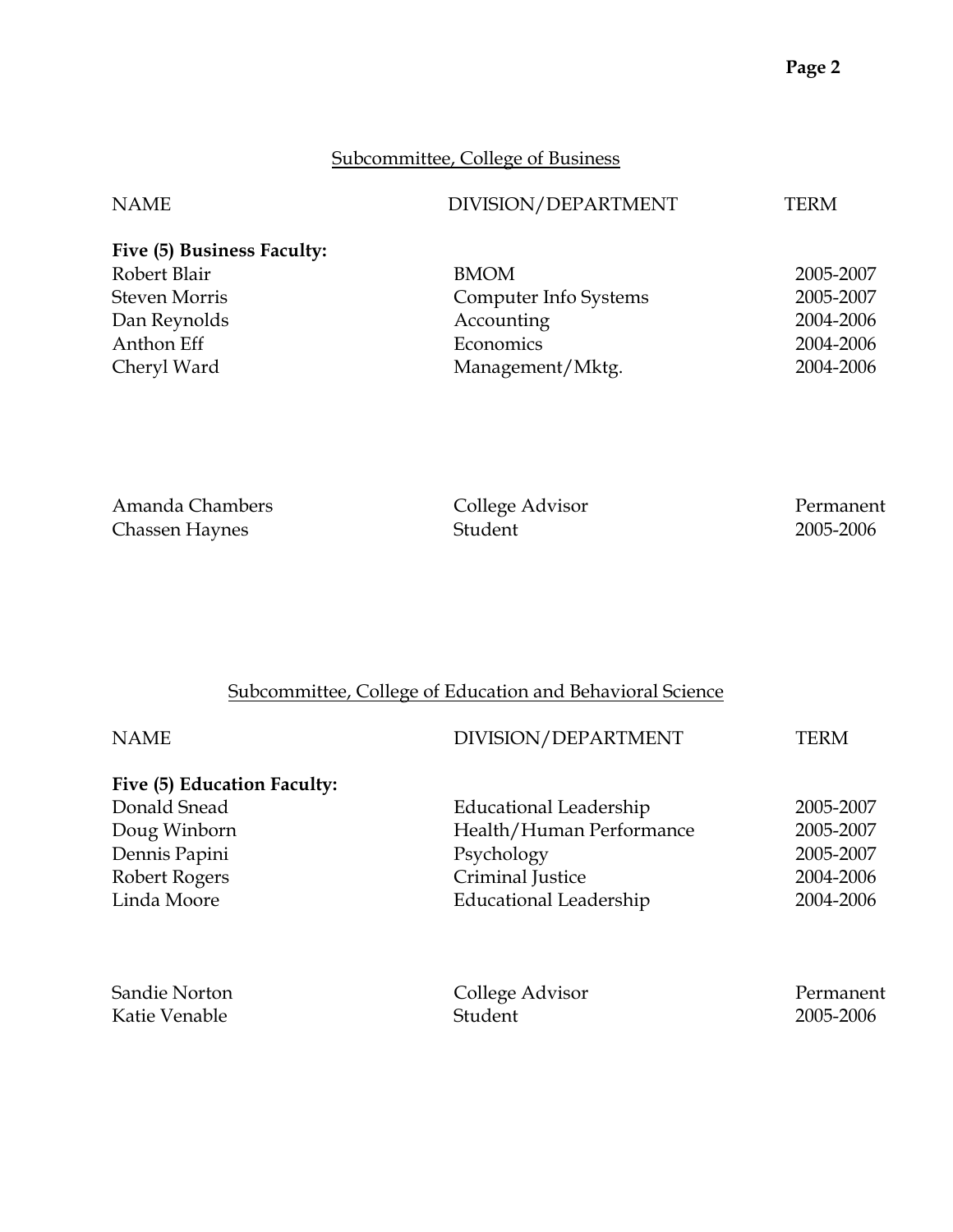# Subcommittee, College of Liberal Arts

| <b>NAME</b>                    | DIVISION/DEPARTMENT      | TERM      |
|--------------------------------|--------------------------|-----------|
| Five (5) Liberal Arts Faculty: |                          |           |
| Laura Dubek                    | English                  | 2005-2007 |
| Clyde Willis                   | <b>Political Science</b> | 2005-2007 |
| To be filled                   |                          | 2005-2007 |
| Louis Haas                     | History                  | 2004-2006 |
| Sisavanh Houghton              | Art                      | 2004-2006 |

| <b>Annette Coorts</b> | College Advisor | Permanent |
|-----------------------|-----------------|-----------|
| Amy Groner            | Student         | 2005-2006 |

# Subcommittee, College of Mass Communication

| <b>NAME</b>                 | DIVISION/DEPARTMENT      | TERM      |
|-----------------------------|--------------------------|-----------|
| Five (5) Mass Communication |                          |           |
| Faculty:                    |                          |           |
| <b>Sharon Parente</b>       | Library                  | 2005-2007 |
| Roger Heinrich              | Electronic Media Com.    | 2004-2006 |
| Jennifer Woodard            | Electronic Media Com.    | 2004-2006 |
| David Badger                | Journalism               | 2004-2006 |
| Paul Allen                  | Recording Industry Mgmt. | 2004-2006 |

| Paula Calahan      | College Advisor | Permanent |
|--------------------|-----------------|-----------|
| Lorelei Rackauskas | Student         | 2005-2006 |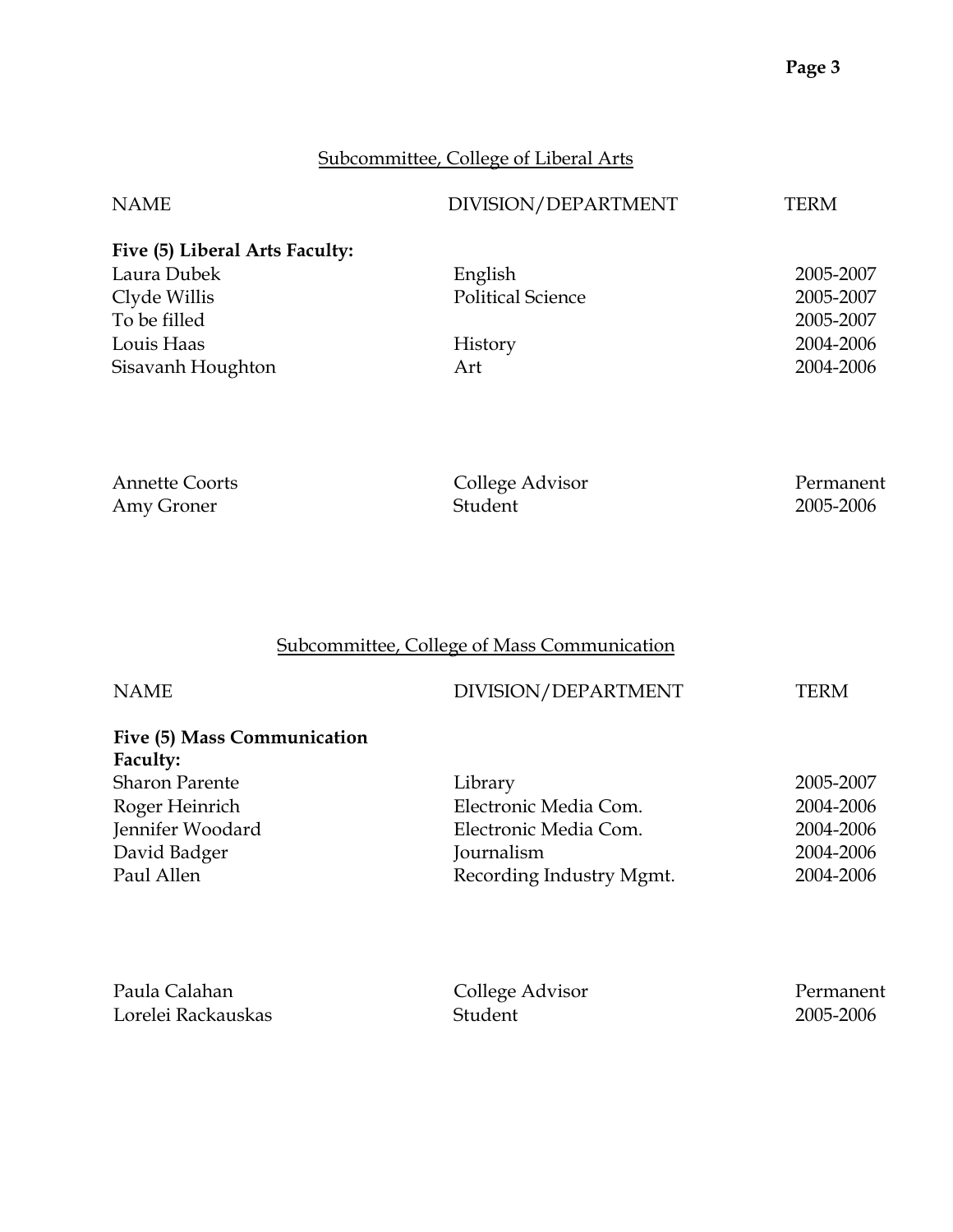# Subcommittee, Undeclared Majors and Developmental Studies

| <b>NAME</b>                    | DIVISION/DEPARTMENT             | TERM      |
|--------------------------------|---------------------------------|-----------|
| Four (4) Developmental Studies |                                 |           |
| Faculty:                       |                                 |           |
| Sheila Otto                    | Developmental Studies           | 2005-2007 |
| Carol Dawson                   | Developmental Studies           | 2004-2006 |
| <b>Joan Raines</b>             | Developmental Studies           | 2004-2006 |
| Georganne Ross                 | Developmental Studies           | 2004-2006 |
|                                |                                 |           |
| Lewis Gray                     | Advisor, Academic Support Ctr.  | 2004-2006 |
| Laurie Witherow                | Director, Academic Support Ctr. | Permanent |

| Laurie Witherow | Director, Academic Support Ctr. | Permanent |
|-----------------|---------------------------------|-----------|
| Carol Ann Baily | Director, Adult Services Center | Permanent |
| To be filled    | Student                         | 2005-2006 |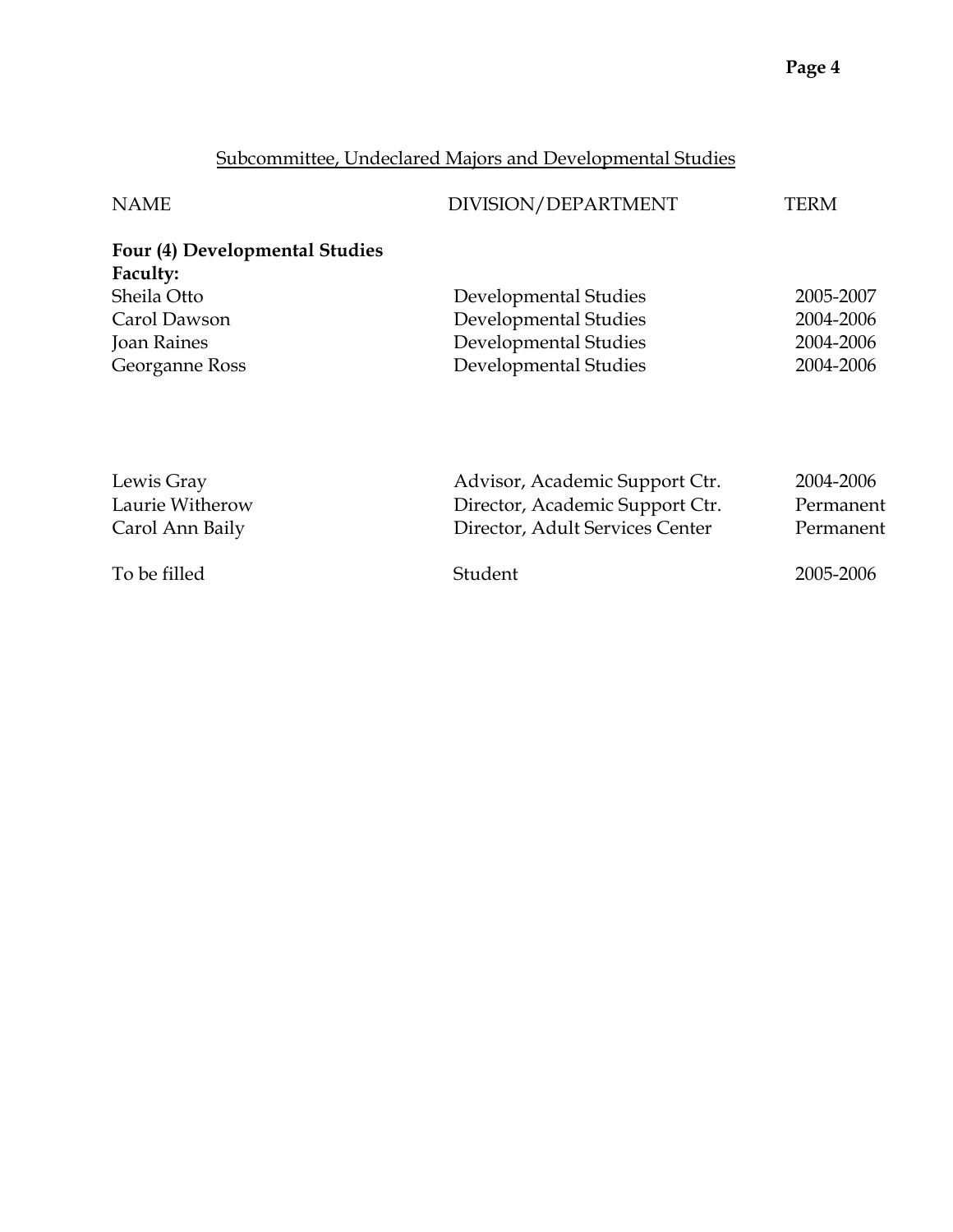# ANIMAL CARE AND USE COMMITTEE

| DIVISION/DEPARTMENT                                                                                     | TERM                                             |
|---------------------------------------------------------------------------------------------------------|--------------------------------------------------|
| $B \& A/Biology$<br>Education/Health/Human Perf<br>Liberal Arts/Soc/Anthropology<br>Business/Accounting | 2005-2007<br>2005-2007<br>2005-2007<br>2004-2006 |
| Veterinarian/Horse Science Center<br><b>Community Representative</b>                                    |                                                  |
| Director of Sponsored Programs                                                                          |                                                  |
| Undergraduate Student<br>Graduate Student                                                               | 2005-2006<br>2005-2006                           |
|                                                                                                         |                                                  |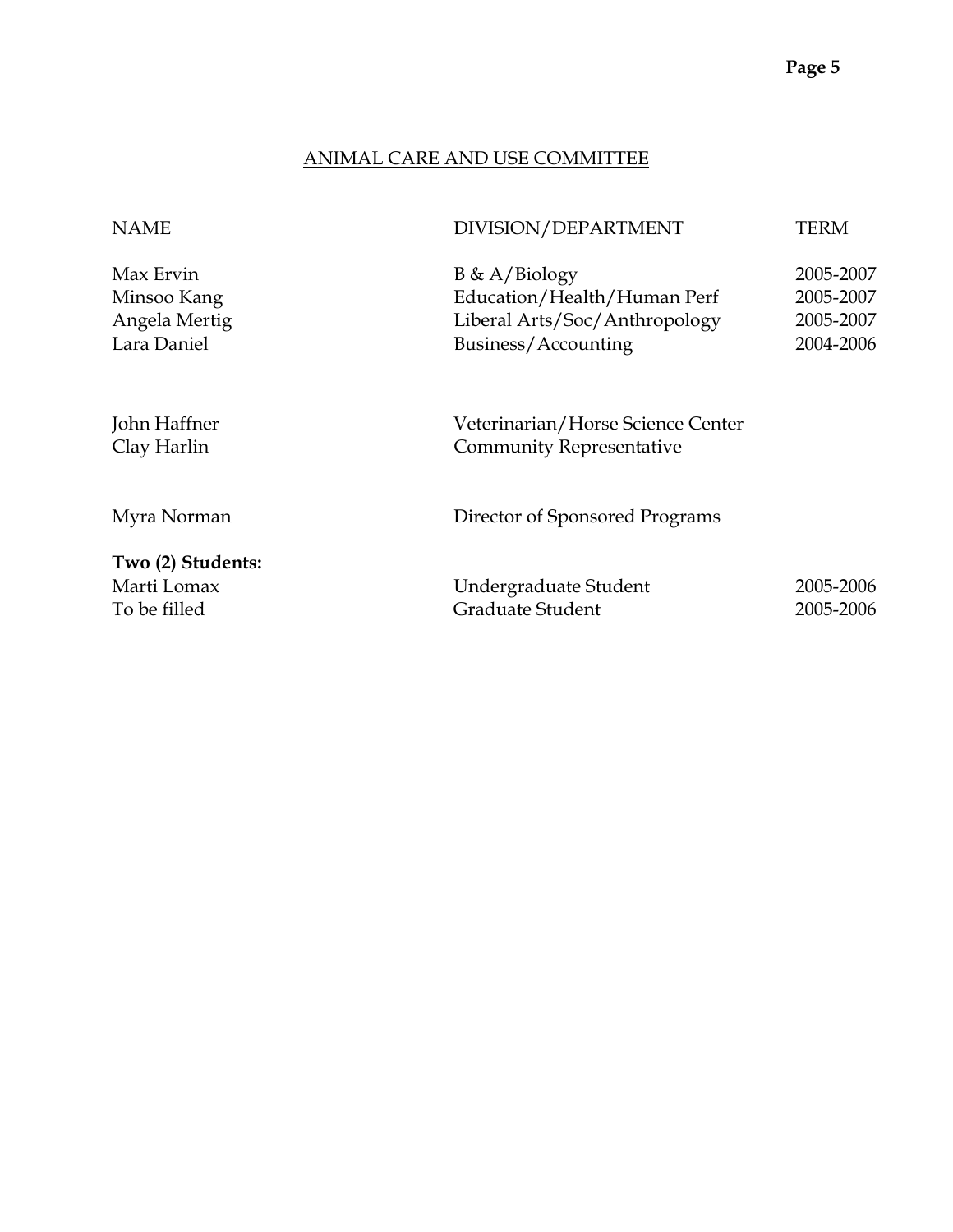# ATHLETIC COMMITTEE

| <b>NAME</b>                                                | DIVISION/DEPARTMENT                       | <b>TERM</b> |
|------------------------------------------------------------|-------------------------------------------|-------------|
| One (1) Faculty Each Undergraduate College (3 year terms): |                                           |             |
| Joseph Hawkins                                             | B & A/Aerospace                           | 2005-2008   |
| Leslie Sharp                                               | Liberal Arts/Historic Preservation        | 2005-2008   |
| Chris Haseleu                                              | Mass Com/Recording Industry Mgmt          | 2004-2007   |
| Beryl West                                                 | Education/Psychology                      | 2004-2007   |
| Mamit Deme                                                 | Business/Economics                        | 2003-2006   |
|                                                            |                                           |             |
| 2 At-Large Faculty:                                        |                                           |             |
| Paula Thomas                                               | Business/Accounting                       | 2005-2008   |
| John MacBeth                                               | Education/Health/Human Perf               | 2003-2006   |
| <b>Terry Whiteside</b>                                     | President's Representative                | Permanent   |
| Chris Massaro                                              | <b>Athletic Director</b>                  | Ex-Officio  |
| Diane Turnham                                              | Senior Women's Administrator              | Ex-Officio  |
| Margaret Fontanesi-Seime                                   | <b>Outgoing Chair, Athletic Committee</b> | 2005-2006   |
| Diane Gower                                                | President, BRAA                           | Ex-Officio  |
| 2 Students:                                                |                                           |             |
| Steven Blake Gilliland                                     | Student                                   | 2005-2006   |
| <b>Brad Hutson</b>                                         | Student                                   | 2005-2006   |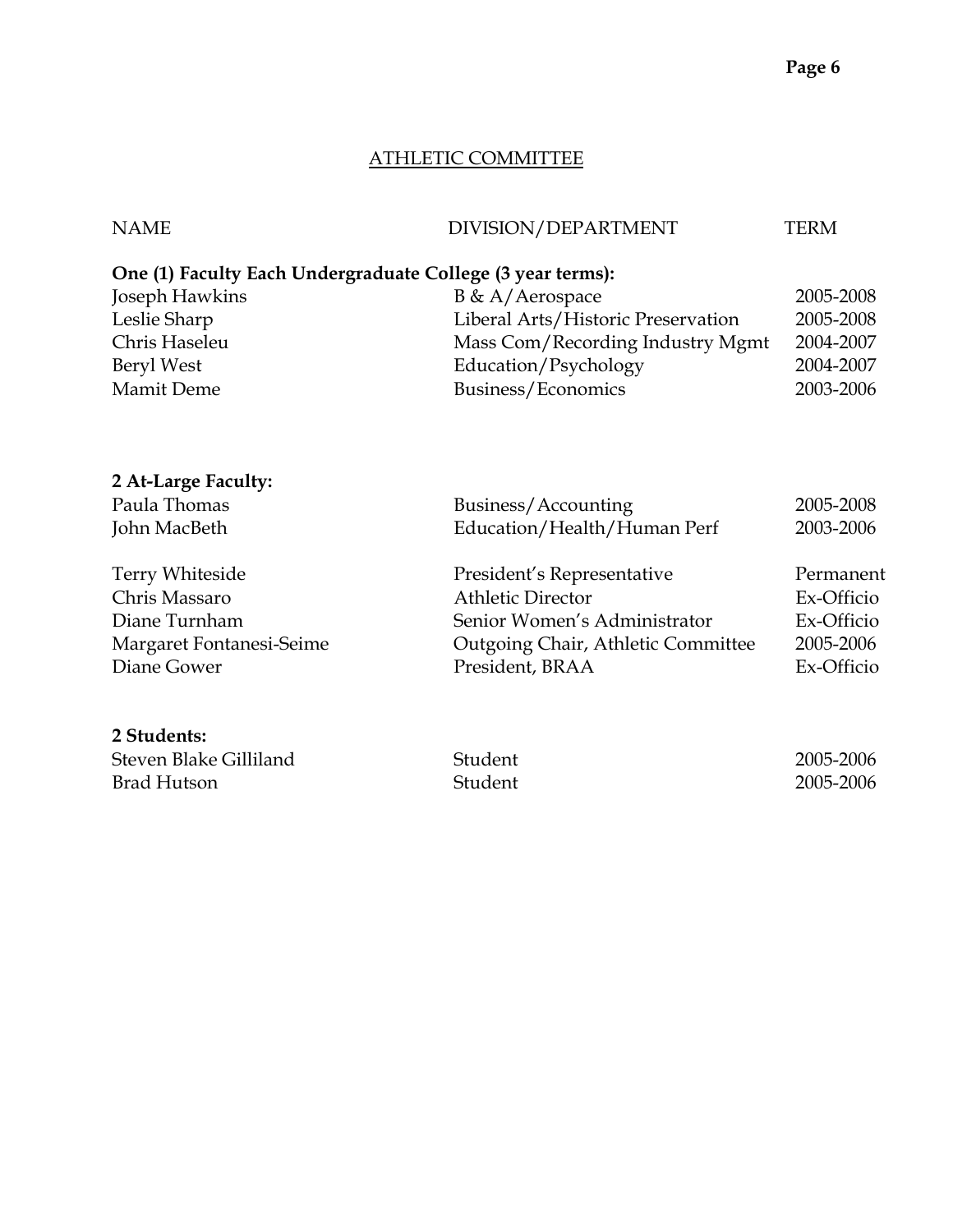#### ATHLETIC COMPLIANCE COMMITTEE

#### NAME DIVISION/DEPARTMENT TERM

Craig Cornish Liberal Arts/Music 2004-2006 Bryan Kethley Business/Management & Mktg 2004-2006 Jon Scarlett Education/Health/Human Perf 2004-2006

Jeanne Massaquoi Dir.,Student Athlete Enhancement Center/Athletic Academic Advisor Wynnifred Counts **Athletic Academic Advisor** Donna Victory Athletic Certification Officer David Chambers Financial Aid Officer Terry Whiteside Faculty Athletic Representative Michael Moleta **Director of Compliance**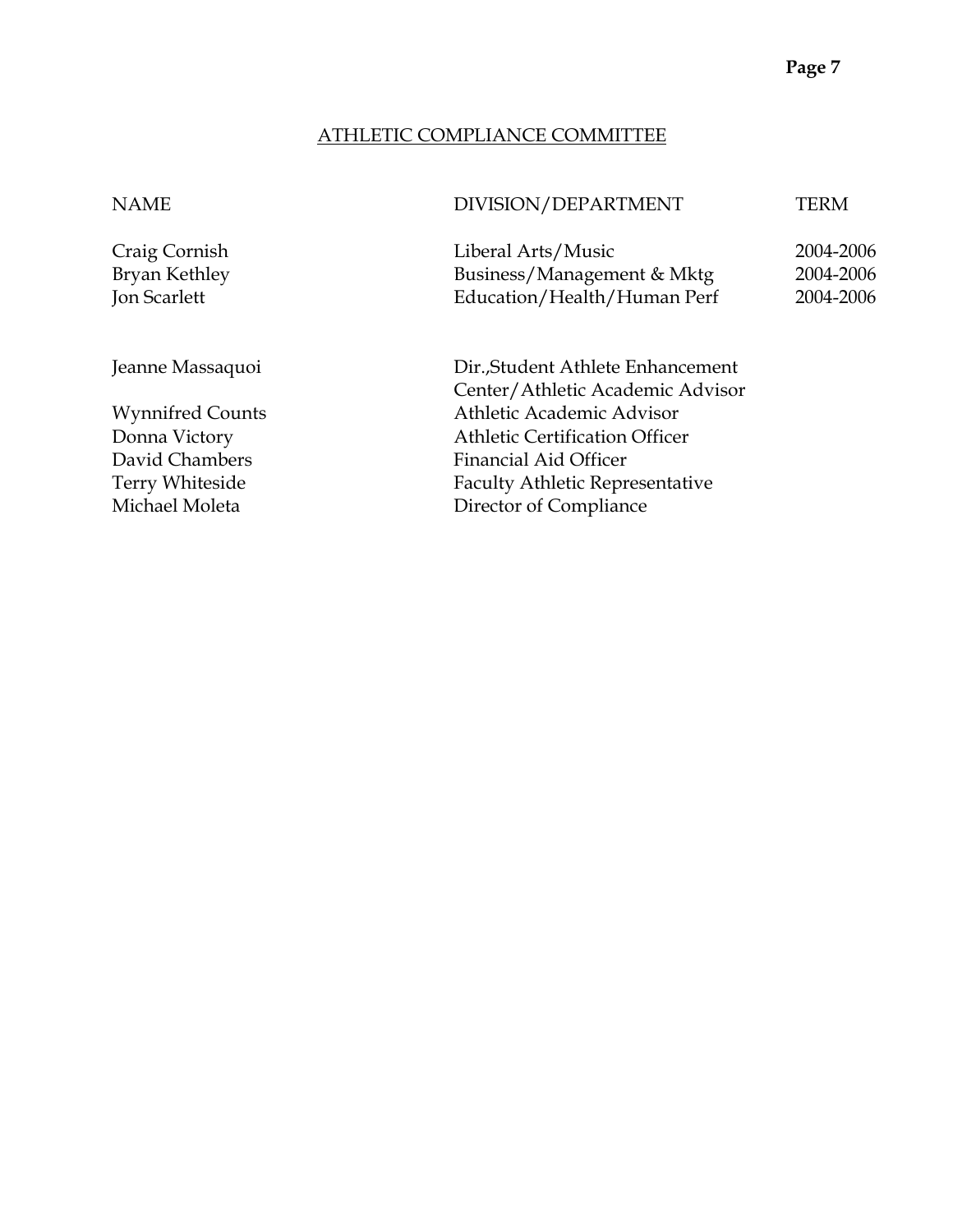# CAREER ACHIEVEMENT AWARD COMMITTEE

| <b>NAME</b> | DIVISION/DEPARTMENT                                                           | <b>TERM</b> |
|-------------|-------------------------------------------------------------------------------|-------------|
| College:    | Two (2) Tenured Faculty (Professor or Associate Professor)-Each Undergraduate |             |

| College:             |                                |           |
|----------------------|--------------------------------|-----------|
| To be filled         | B & A/                         | 2005-2007 |
| Jinfeng Yue          | Business/Management & Mktg     | 2005-2007 |
| To be filled         | Education/                     | 2005-2007 |
| Jerry Brookshire     | Liberal Arts/History           | 2005-2007 |
| Neil Scott           | Mass Com/Library               | 2005-2007 |
| <b>Judy Campbell</b> | $B \& A/Nursing$               | 2004-2006 |
| <b>Emily Zeitz</b>   | Business/Economics             | 2004-2006 |
| Mary Fromuth         | Education/Psychology           | 2004-2006 |
| Amy Staples          | Liberal Arts/History           | 2004-2006 |
| <b>Terry Sundeen</b> | Mass Communication/Dev Studies | 2004-2006 |
|                      |                                |           |
|                      |                                |           |
|                      |                                |           |

| John McDaniel | Academic Dean, College of | 2005-2006 |
|---------------|---------------------------|-----------|
|               | Liberal Arts              |           |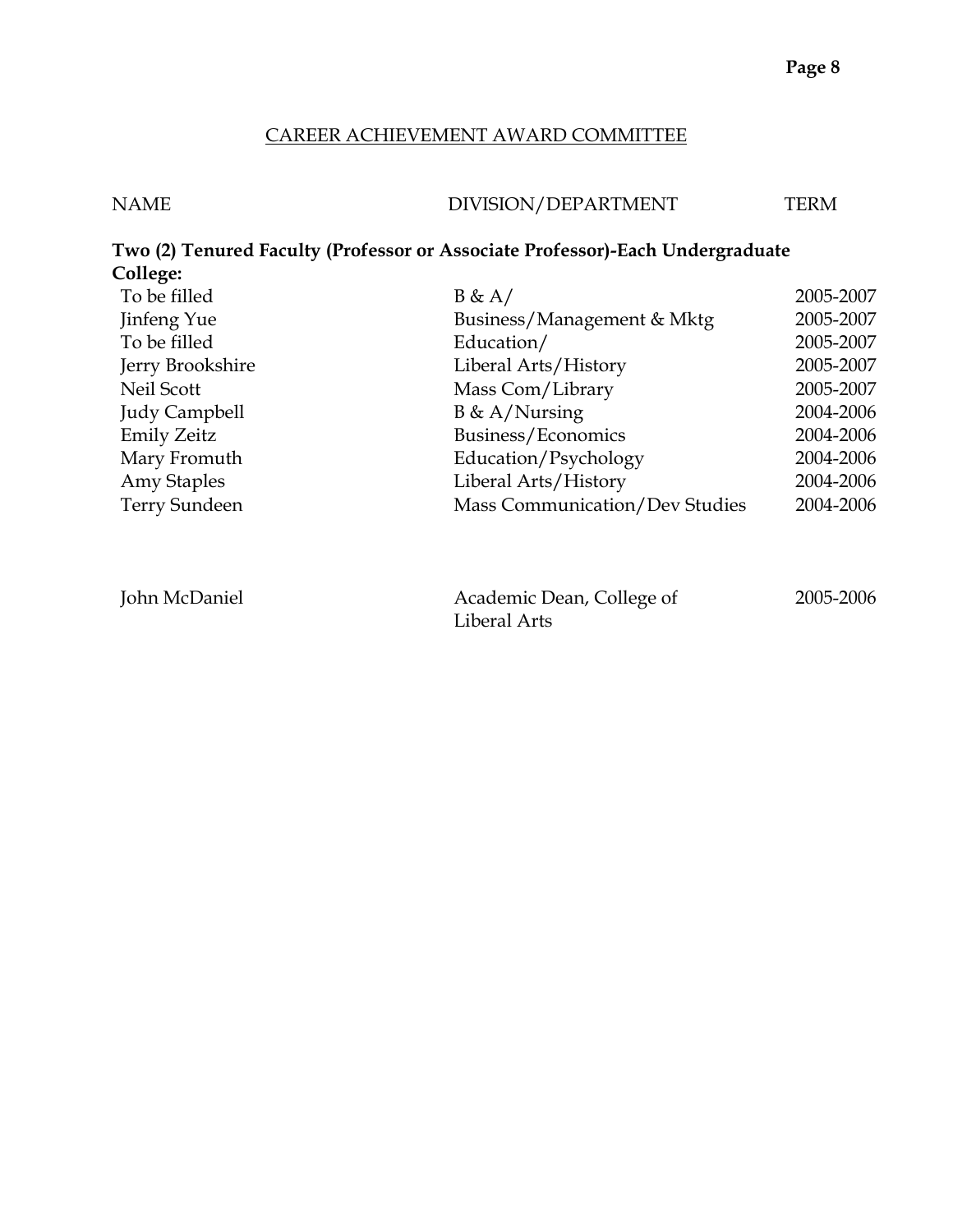# CAMPUS NON-VIOLENCE COMMITTEE

| DIVISION/DEPARTMENT               | TERM                 |
|-----------------------------------|----------------------|
|                                   |                      |
|                                   | 2005-2007            |
| Director, Human Resource Services |                      |
| Interim Director, Public Safety   |                      |
| <b>Guidance Services</b>          | 2004-2006            |
| Assoc V P & Dean, Student Life    |                      |
| <b>Campus Safety Officer</b>      |                      |
| <b>President, Faculty Senate</b>  |                      |
| President, SGA                    |                      |
| Interim Director, JAWC            |                      |
| Legal Assistant to the President  | Ex-Officio           |
|                                   | Education/Psychology |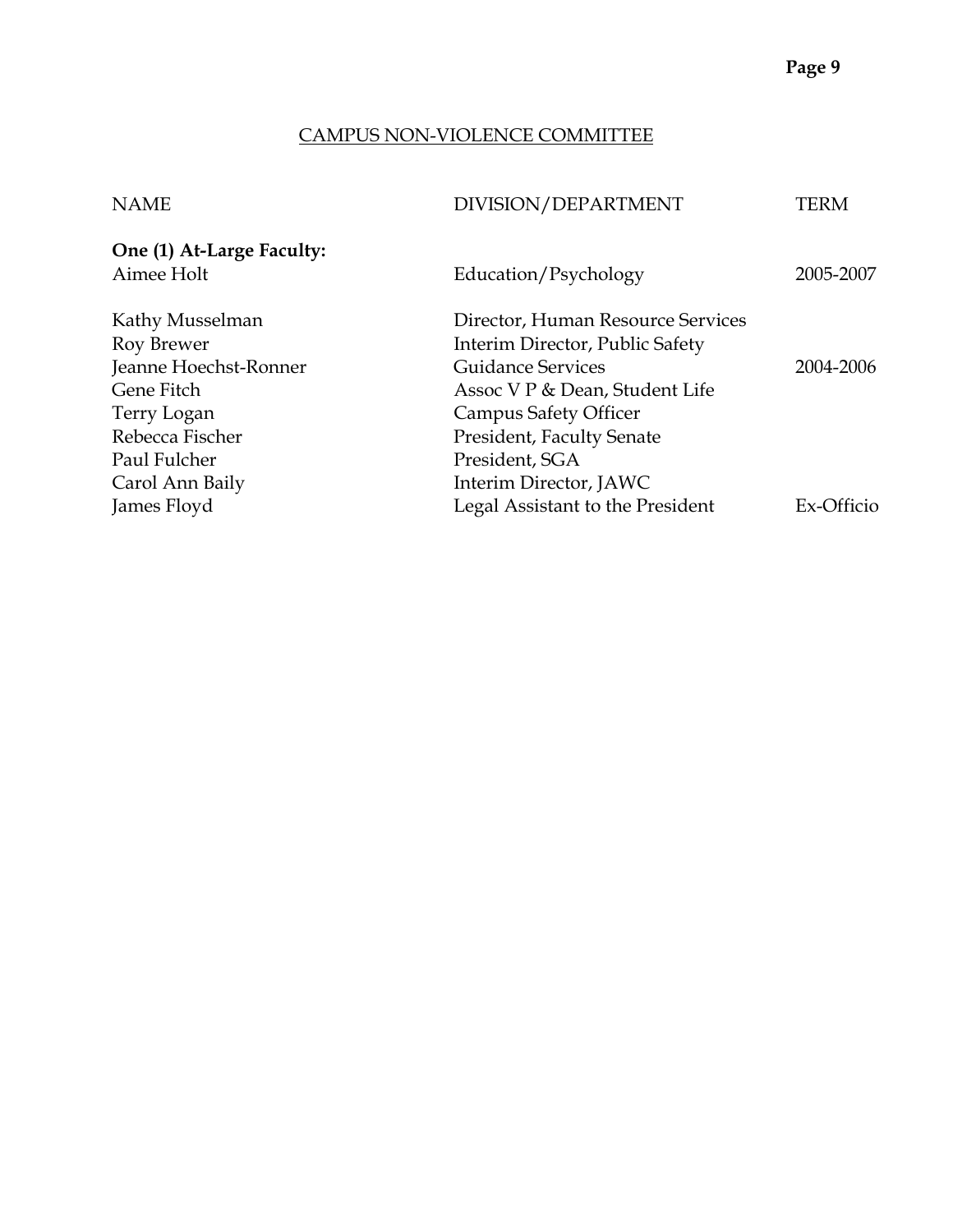# COUNCIL ON TEACHER EDUCATION

| <b>NAME</b>                                   | DIVISION/DEPARTMENT                                         | <b>TERM</b> |
|-----------------------------------------------|-------------------------------------------------------------|-------------|
| Gloria Bonner                                 | Dean, College of Education and<br><b>Behavioral Science</b> | Chair       |
| Connie Jones                                  | Chair, Elementary/Special Education                         |             |
| Jim Huffman                                   | Chair, Educational Leadership                               |             |
| Dellmar Walker                                | Chair, Human Sciences                                       |             |
| Two (2) Education Faculty:                    |                                                             |             |
|                                               | Education                                                   | 2005-2007   |
| Jim Calder                                    | Education/Elementary/Special Ed                             | 2004-2006   |
| Three (3) Faculty Outside Education           |                                                             |             |
| College:                                      |                                                             |             |
| Paul Lee                                      | $B \& A/P$ hysics/Astronomy                                 | 2005-2007   |
| Janet McCormick                               | Liberal Arts/Speech/Theatre                                 | 2005-2007   |
| John Hitchcock                                | Mass Communication/Library                                  | 2004-2006   |
|                                               |                                                             |             |
| Two (2) Public School Licensed Practitioners: |                                                             |             |
| Xavier Hamler                                 | Teacher                                                     | 2005-2007   |
| Cary Holman                                   | Teacher                                                     | 2005-2007   |
| Tammie Brown                                  | Int Director, Clinical/Lab Experiences                      | Ex-Officio  |
| Two (2) Students:                             |                                                             |             |
| Monica Moore                                  | Undergraduate Student                                       | 2005-2006   |
| Lisa Barkley                                  | Graduate Student                                            | 2005-2006   |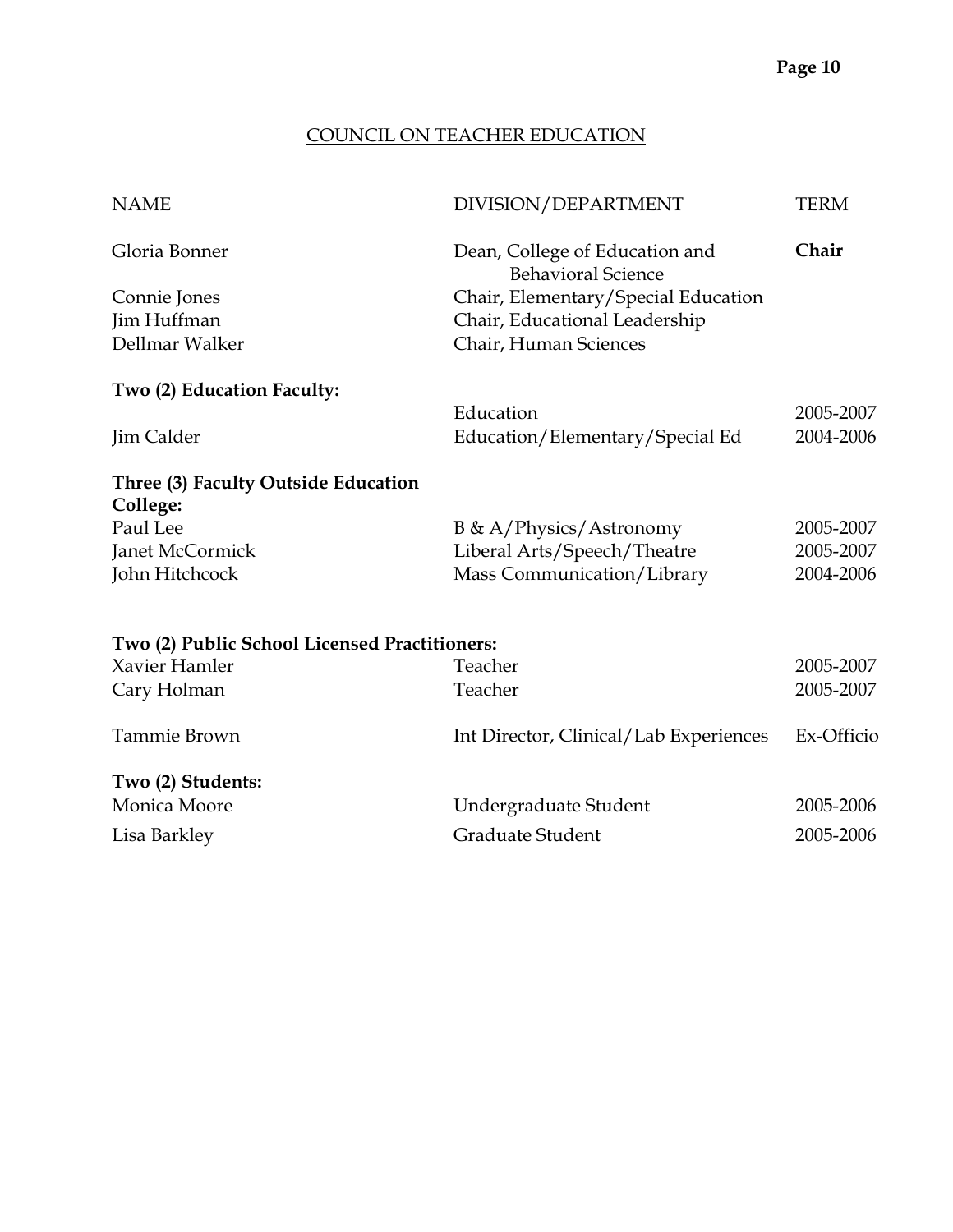# CURRICULUM COMMITTEE

| <b>NAME</b>                                    | DIVISION/DEPARTMENT            | TERM       |
|------------------------------------------------|--------------------------------|------------|
| Two (2) Faculty Each Undergraduate<br>College: |                                |            |
| A. J. Halterlein                               | B & A/Agribusiness/Agriscience | 2005-2007  |
| Charles Apigian                                | Business/Computer Info Systems | 2005-2007  |
| Kathryn Davis`                                 | Education/Health/Human Perf    | 2005-2007  |
| Justyna Kostkowska                             | Liberal Arts/English           | 2005-2007  |
| Georganne Ross                                 | Mass Com/Developmental Studies | 2005-2007  |
| Jeremy Winters                                 | $B \& A/Mathematics$           | 2004-2006  |
| Mirza Murtaza                                  | Business/Computer Info Systems | 2004-2006  |
| Jim Calder                                     | Education/Elem/Special Ed      | 2004-2006  |
| Mendy Richards                                 | Liberal Arts/Speech/Theatre    | 2004-2006  |
| <b>Bob Pondillo</b>                            | Mass Com/Electronic Media      | 2004-2006  |
| Teresa Thomas                                  | Director of Records            | Ex-Officio |
| Two (2) Students/Upper Class Representatives:  |                                |            |
| Leah Massey                                    | Student                        | 2005-2006  |
| Carry Smith                                    | Student                        | 2005-2006  |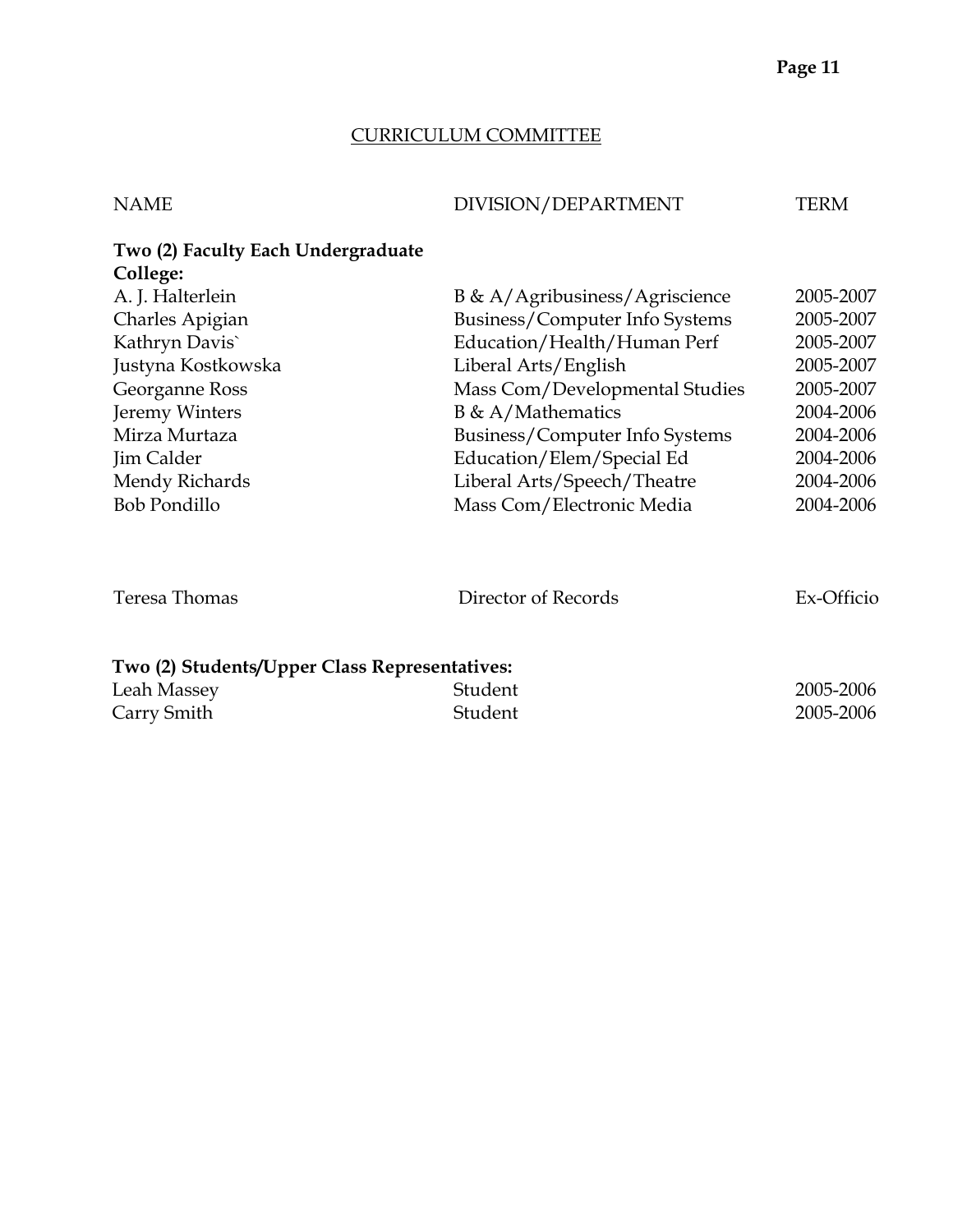# FACULTY APPEALS COMMITTEE

| NAME | DIVISION/DEPARTMENT | TERM |
|------|---------------------|------|

# **Two (2) Tenured Professors, Each Undergraduate College:**

| Vatsala Krishnamani    | $B \& A/Mathematics$                  | 2005-2007 |
|------------------------|---------------------------------------|-----------|
| Raholanda Moore        | Business/BMOM                         | 2005-2007 |
| <b>Terry Whiteside</b> | Education/Psychology                  | 2005-2007 |
| Oscar Diaz             | Liberal Arts/Foreign Lang/Literatures | 2005-2007 |
| To be filled           | Mass Com/                             | 2005-2007 |
| Cindy Smith-Walters    | $B \& A/Biology$                      | 2004-2006 |
| Phil Harper            | Business/Accounting                   | 2004-2006 |
| Robert Rogers          | Education/Criminal Justice            | 2004-2006 |
| Elvira Casal           | Liberal Arts/English                  | 2004-2006 |
| David Otts             | Mass Com/Developmental Studies        | 2004-2006 |

# **Three (3) Alternates:**

| To be filled  |                      | 2005-2007 |
|---------------|----------------------|-----------|
| Richard Bauer | Education/Psychology | 2005-2007 |
| Dewayne Pigg  | Liberal Arts/Music   | 2005-2007 |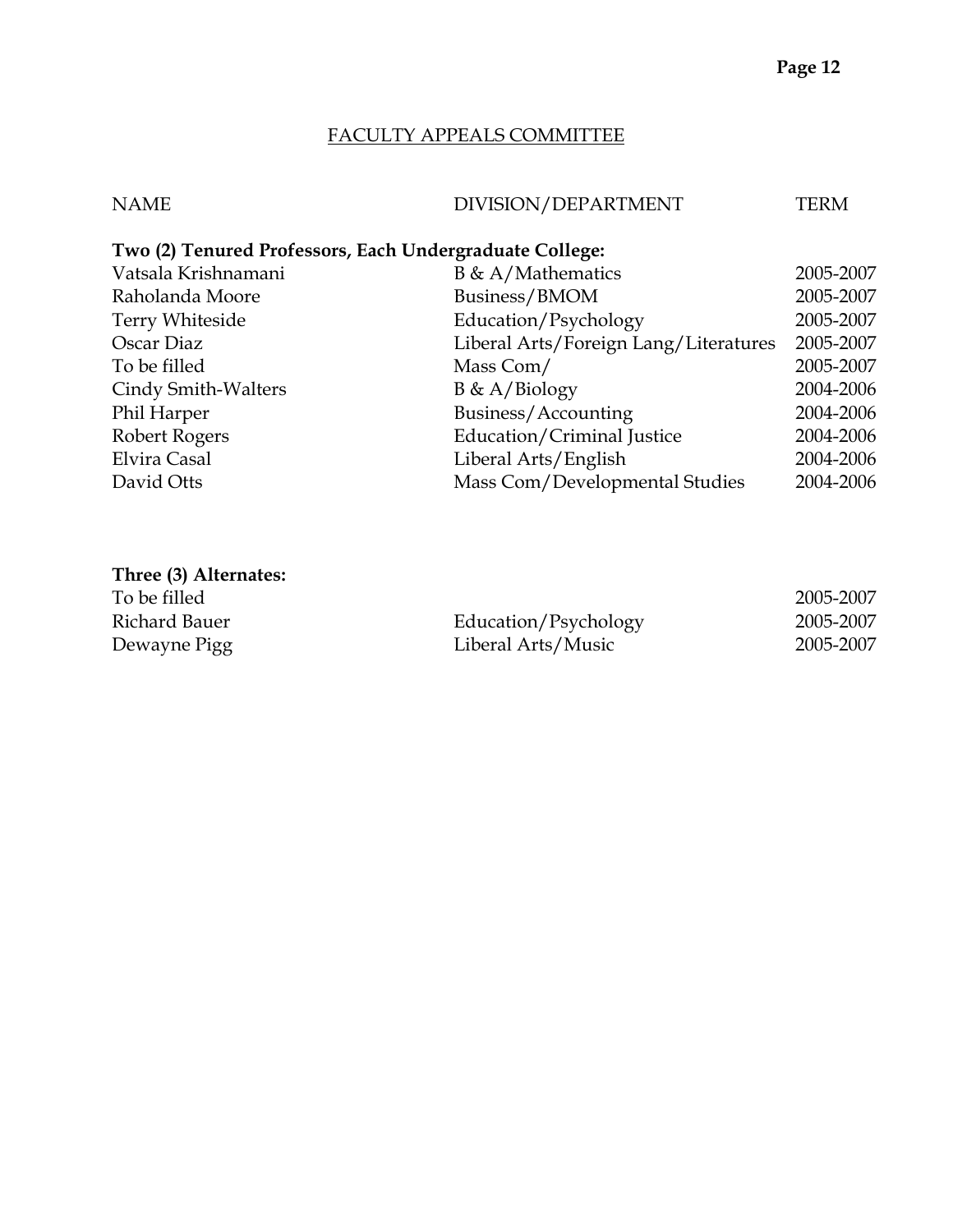# FACULTY DEVELOPMENT COMMITTEE

| <b>NAME</b>                                     | DIVISION/DEPARTMENT                 | TERM       |
|-------------------------------------------------|-------------------------------------|------------|
| One (1) Faculty, Each Undergraduate<br>College: |                                     |            |
| Xiaoya Zha                                      | $B \& A/Mathematics$                | 2005-2007  |
| <b>Foster Amey</b>                              | Liberal Arts/Sociology/Anthropology | 2005-2007  |
| Diane Sawyer                                    | <b>Education/Dyslexic Studies</b>   | 2004-2006  |
| Mary Nichols                                    | Mass Com/Electronic Media           | 2004-2006  |
| Thuhang Tran                                    | Business/Management/Mktg            | 2004-2006  |
| Two (2) At-Large Faculty:                       |                                     |            |
| Melinda Korzaan                                 | B & A/Computer Info Systems         | 2005-2007  |
| Louis Haas                                      | Liberal Arts/History                | 2005-2007  |
|                                                 |                                     |            |
| <b>Bill Badley</b>                              | Assistant Vice Provost              | Ex-Officio |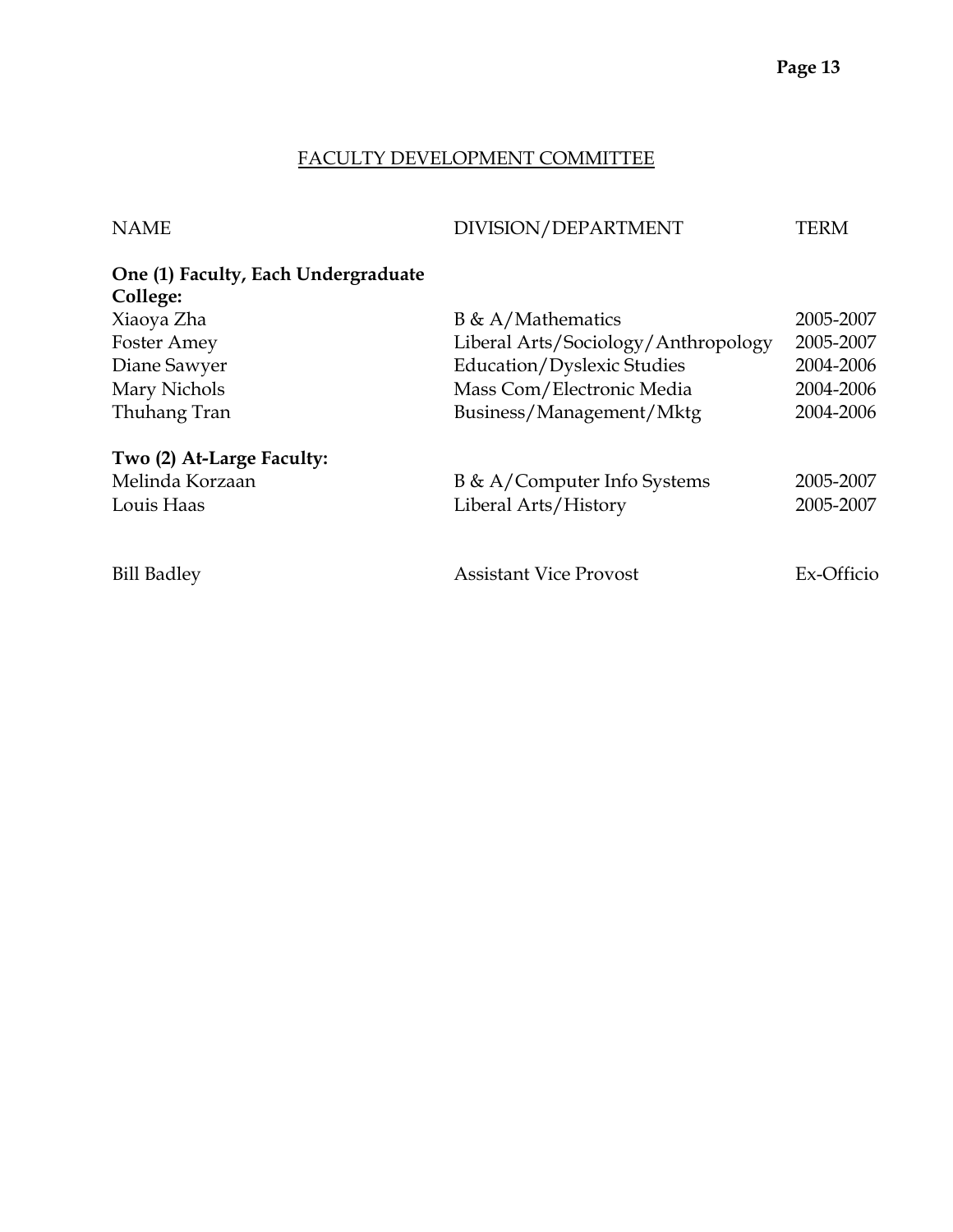# FACULTY RESEARCH AND CREATIVE ACTIVITY COMMITTEE

# NAME DIVISION/DEPARTMENT TERM

#### **One (1) Faculty, Each Undergraduate College:**

| Nayer Eradat        | B & A/Physics/Astronomy          | 2005-2007 |
|---------------------|----------------------------------|-----------|
| John DiVincenzo     | $B \& A/Chemistry$               | 2005-2007 |
| Don Morgan          | Education/Health/Human Perf      | 2005-2007 |
| Matt O'Brien        | Mass Com/Recording Industry Mgmt | 2004-2006 |
| <b>Bob Pondillo</b> | Mass Com/Electronic Media        | 2005-2006 |
| Melinda Korzaan     | Business/Computer Info Systems   | 2005-2006 |
| Nghiep Nguyen       | Business/Economics/Finance       | 2004-2006 |
| Dana Fuller         | Education/Psychology             | 2004-2006 |
| Jetta Halladay      | Liberal Arts/Speech/Theatre      | 2004-2006 |
| Rebecca King        | Liberal Arts/English             | 2005-2006 |
|                     |                                  |           |
|                     |                                  |           |

# **Four (4) At-Large Faculty:**

| Max Ervin         | $B \& A/Biology$                    | 2005-2007 |
|-------------------|-------------------------------------|-----------|
| Zachariah Sinkala | $B \& A/Mathematics$                | 2005-2007 |
| Alfred Lutz       | Liberal Arts/English                | 2005-2007 |
| Angela Mertig     | Liberal Arts/Sociology/Anthropology | 2005-2007 |

| Abdul Rao   | Dean, College of Graduate Studies     | Ex-Officio |
|-------------|---------------------------------------|------------|
| Myra Norman | Director, Sponsored Programs          | Ex-Officio |
| Faye Parham | Director, Institutional Effectiveness | Consultant |
| Lucinda Lea | Vice President, Info Technology       | Consultant |
| Kirk Purdom | Director, Development                 | Consultant |
|             |                                       |            |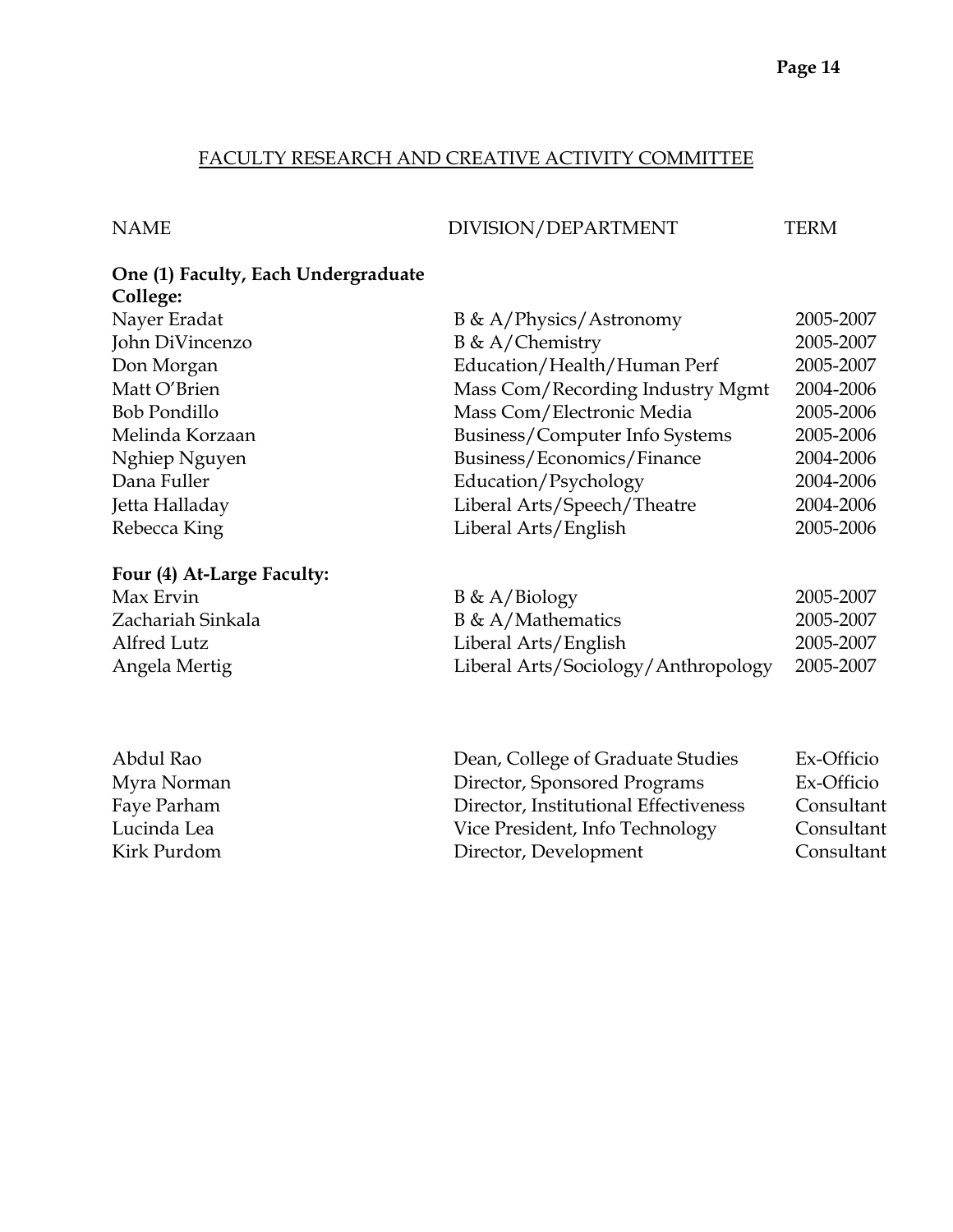#### UNIVERSITY COMMITTEE ON GENERAL EDUCATION

# NAME DIVISION/DEPARTMENT TERM

# **Three (3) Faculty, Each Undergraduate College:**

| Wayne Dornan       | $B \& A/Aerospace$               | 2005-2008  |
|--------------------|----------------------------------|------------|
|                    | Business/                        | 2005-2008  |
| Dennis Papini      | Education/Psychology             | 2005-2008  |
| Mary Hoffschwelle  | Liberal Arts/History             | 2005-2008  |
| Nancy McCormick    | Mass Com/Developmental Studies   | 2005-2008  |
| Ron Henderson      | B & A/Physics/Astronomy          | 2004-2007  |
| John Wermert       | Business/Accounting              | 2004-2007  |
| Kathy Patten       | Education/Educational Leadership | 2004-2007  |
| Deanna Hahn        | Liberal Arts/Music               | 2004-2007  |
| Rachel Kirk        | Mass Com/Library                 | 2004-2007  |
| Pam Holder         | $B \& A /$ Nursing               | 2003-2006  |
| David Walker       | Liberal Arts/Speech/Theatre      | 2003-2006  |
| Janice Cole        | Business/BMOM                    | 2003-2006  |
| Powell McClellan   | Education/HPERS                  | 2003-2006  |
| Clare Bratten      | Mass Com/Electronic Media        | 2003-2006  |
| <b>Bill Badley</b> | Director, General Education      | Ex-Officio |

| $\sim$ $\sim$ $\sim$ $\sim$ $\sim$ $\sim$ $\sim$ |                                                |            |
|--------------------------------------------------|------------------------------------------------|------------|
| Jack Thomas                                      | Vice Provost/Academic Affairs                  | Ex-Officio |
| Faye Parham                                      | Director, Institutional Effectiveness          | Ex-Officio |
| John McDaniel                                    | Dean (recommended/Dean's Council)              | Ex-Officio |
| Thad Smith                                       | Chair (recommended/Chair's Council) Ex-Officio |            |
|                                                  |                                                |            |

### **Two (2) SGA Members:**

| Katherine Crytzer            | Student | 2005-2006 |
|------------------------------|---------|-----------|
| Michael Antonio Jackson, Jr. | Student | 2005-2006 |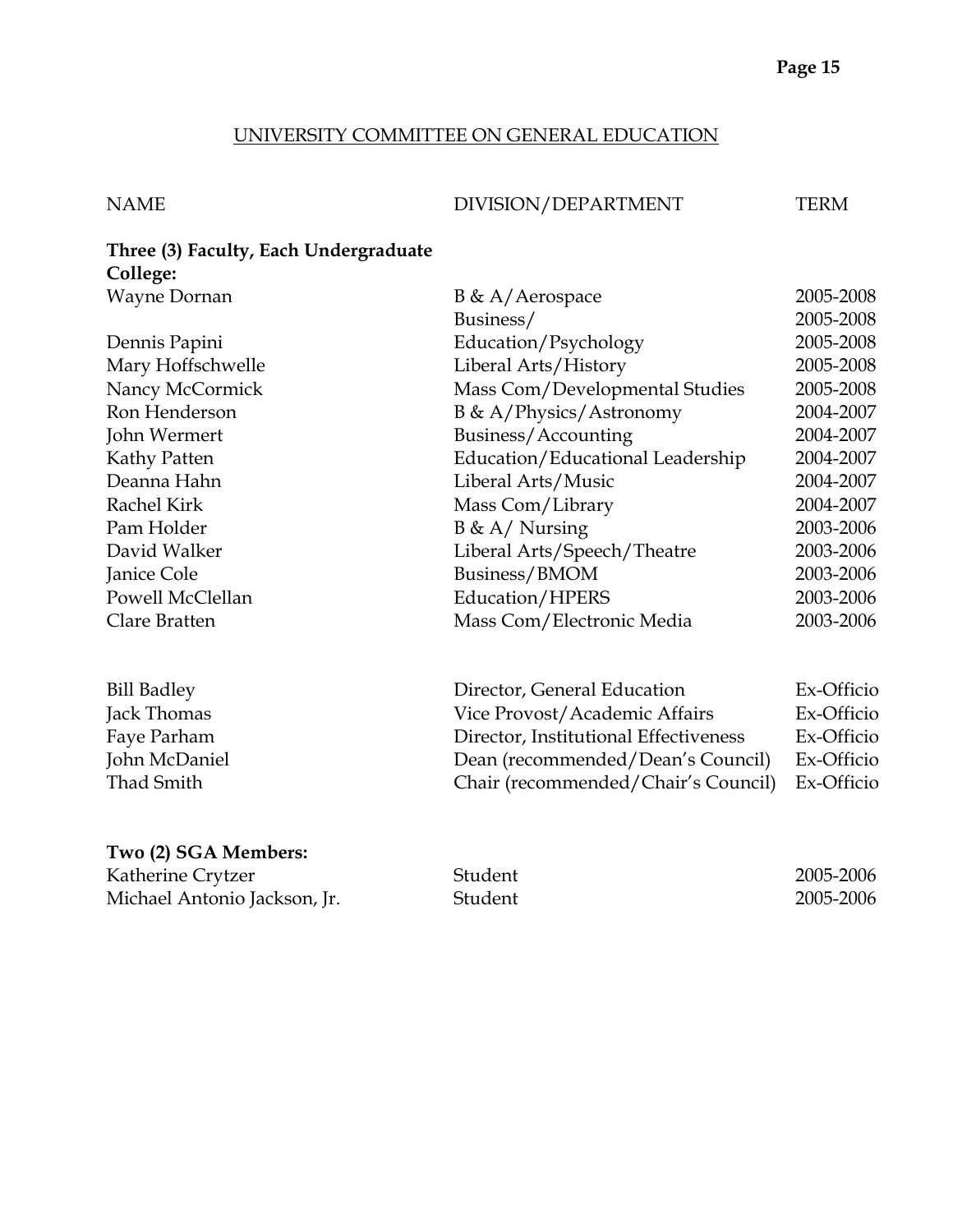# College of Basic and Applied Sciences

| <b>NAME</b>                                    | DIVISION/DEPARTMENT            | <b>TERM</b> |
|------------------------------------------------|--------------------------------|-------------|
| Four (4) Basic & Applied Faculty:              |                                |             |
| Paul Lee                                       | Physics/Astronomy              | 2005-2007   |
| Matt Klukowski                                 | Biology                        | 2004-2006   |
| Andrew Burden                                  | Chemistry                      | 2004-2006   |
| Don Campbell                                   | Mathematics                    | 2004-2006   |
| One (1) Basic & Applied Student:               |                                |             |
| Kelly Ryan Wilder                              | Student                        | 2005-2006   |
| Two (2) Basic & Applied Faculty<br>Alternates: |                                |             |
| Tony Johnston                                  | Agribusiness/Agriscience       | 2004-2006   |
| Sneed Foroudastan                              | Engineering Tech/Ind Studies   | 2004-2006   |
| One (1) Basic & Applied Student<br>Alternate:  |                                |             |
|                                                | Student                        | 2005-2006   |
| Jack Thomas                                    | Vice Provost, Academic Affairs | Ex-Officio  |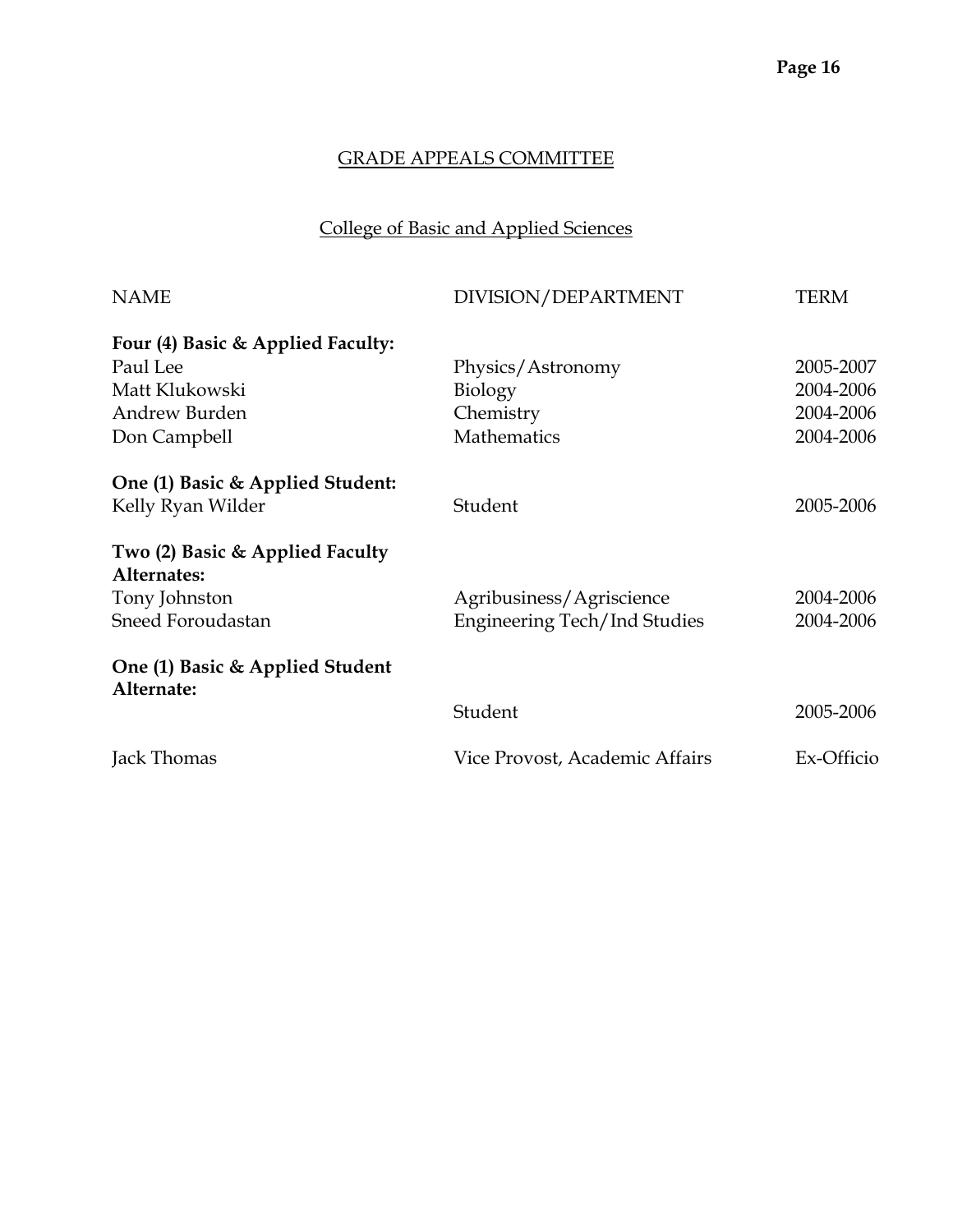College of Business

| <b>NAME</b>                          | DIVISION/DEPARTMENT                 | TERM       |
|--------------------------------------|-------------------------------------|------------|
| Four (4) Business Faculty:           |                                     |            |
| Deanna Kempf                         | Management/Mktg                     | 2005-2007  |
| Dan Reynolds                         | Accounting                          | 2004-2006  |
| <b>Stephen Morris</b>                | <b>Computer Information Systems</b> | 2004-2006  |
| Gerry Scheffelmaier                  | <b>BMOM</b>                         | 2004-2006  |
| One (1) Business Student:            |                                     |            |
| Jonathan Avery Taylor                | Student                             | 2005-2006  |
| Two (2) Business Faculty Alternates: |                                     |            |
| Denise Leggett                       | Accounting                          | 2005-2007  |
| Katherine Boswell                    | <b>Computer Information Systems</b> | 2005-2007  |
| One (1) Business Student Alternate:  |                                     |            |
|                                      | Student                             | 2005-2006  |
| Jack Thomas                          | Vice Provost, Academic Affairs      | Ex-Officio |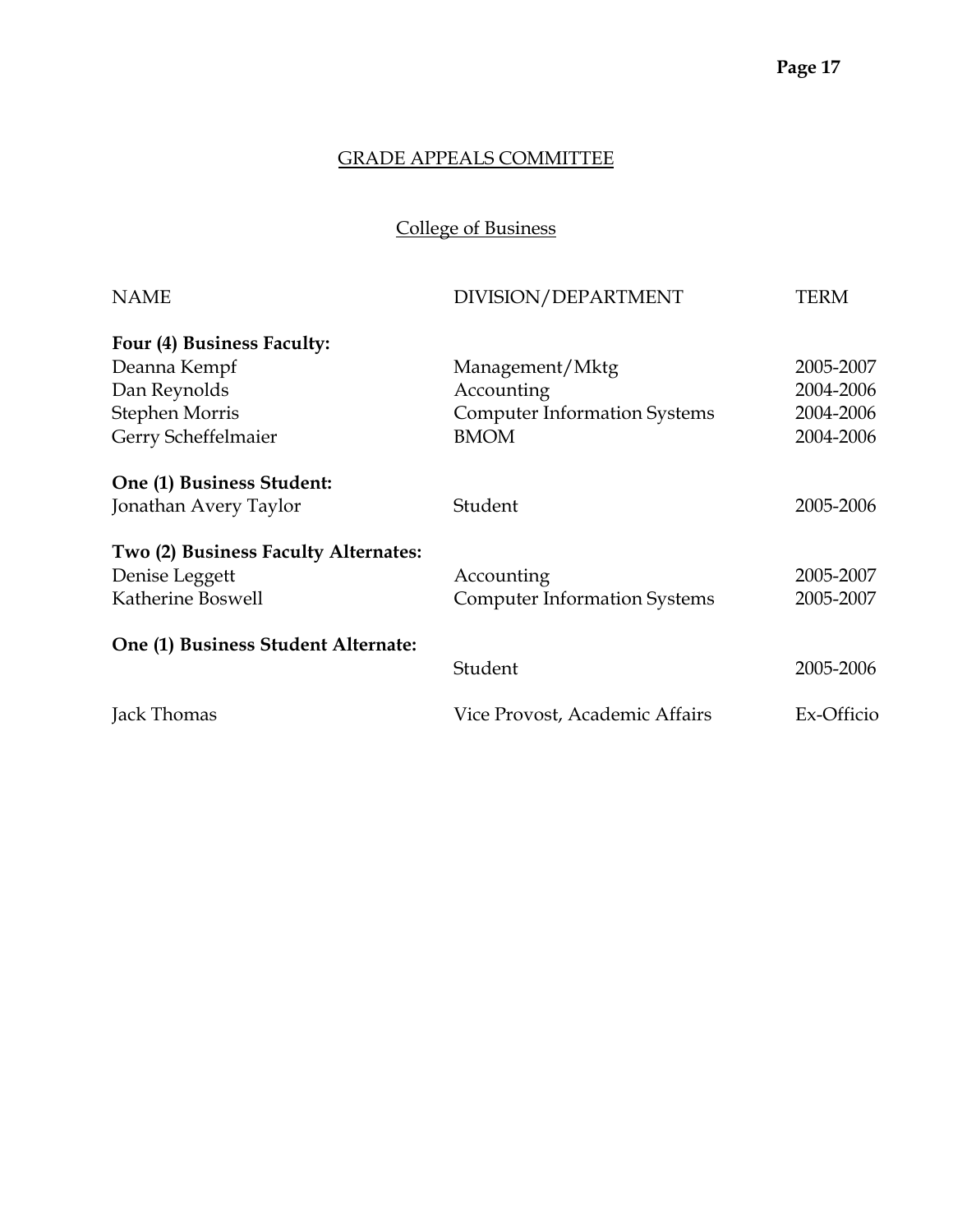# College of Education and Behavioral Science

| <b>NAME</b>                           | DIVISION/DEPARTMENT            | TERM       |
|---------------------------------------|--------------------------------|------------|
| Four (4) Education Faculty:           |                                |            |
| Monica Wallace                        | Psychology                     | 2005-2007  |
| Kim Ward                              | Psychology                     | 2005-2007  |
| <b>Stuart Bernstein</b>               | Psychology                     | 2004-2006  |
| Becky Alexander                       | Elementary/Special Education   | 2004-2006  |
| One (1) Education Student:            |                                |            |
| Elizabeth Miller                      | Student                        | 2005-2006  |
| Two (2) Education Faculty Alternates: |                                |            |
| Tara Perry                            | Health/Human Performance       | 2004-2006  |
|                                       |                                | 2005-2007  |
| One (1) Education Student Alternate:  |                                |            |
|                                       | Student                        | 2005-2006  |
| Jack Thomas                           | Vice Provost, Academic Affairs | Ex-Officio |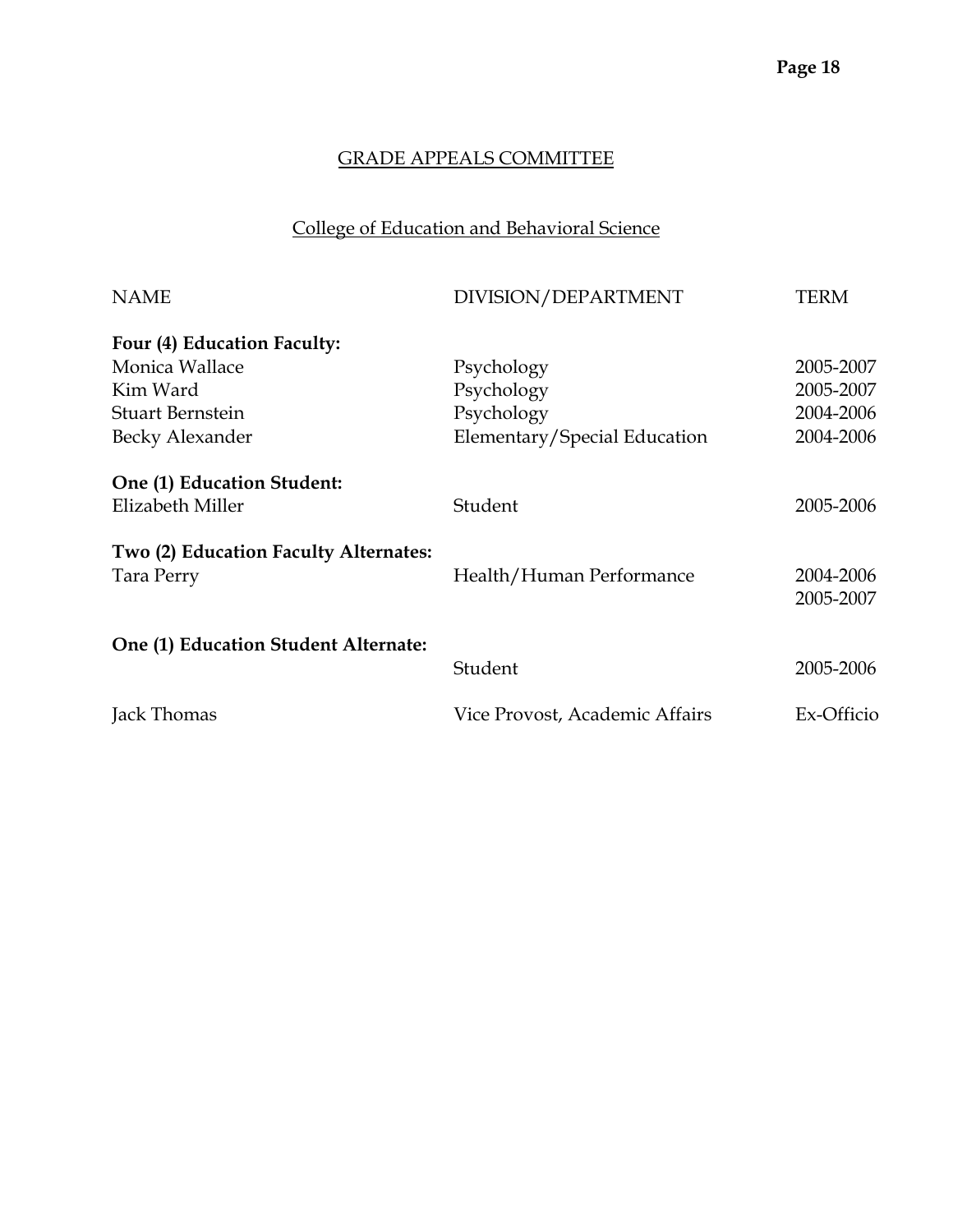# College of Liberal Arts

| <b>NAME</b>                                 | DIVISION/DEPARTMENT            | TERM       |
|---------------------------------------------|--------------------------------|------------|
| Four (4) Liberal Arts Faculty:              |                                |            |
| Thomas Heine                                | Foreign Languages/Literatures  | 2005-2007  |
| Kevin Breault                               | Sociology/Anthropology         | 2004-2006  |
|                                             |                                | 2004-2006  |
| <b>Sharon Smith</b>                         | Speech/Theatre                 | 2004-2006  |
| One (1) Liberal Arts Student:               |                                |            |
| Alexander Mitchell                          | Student                        | 2005-2006  |
| Two (2) Liberal Arts Faculty<br>Alternates: |                                |            |
| Theresa McBreen                             | Foreign Languages/Literatures  | 2005-2007  |
| Kris McCusker                               | History                        | 2005-2007  |
| One (1) Liberal Arts Student<br>Alternate:  |                                |            |
| Justin Tyler Wax                            | Student                        | 2005-2006  |
| Jack Thomas                                 | Vice Provost, Academic Affairs | Ex-Officio |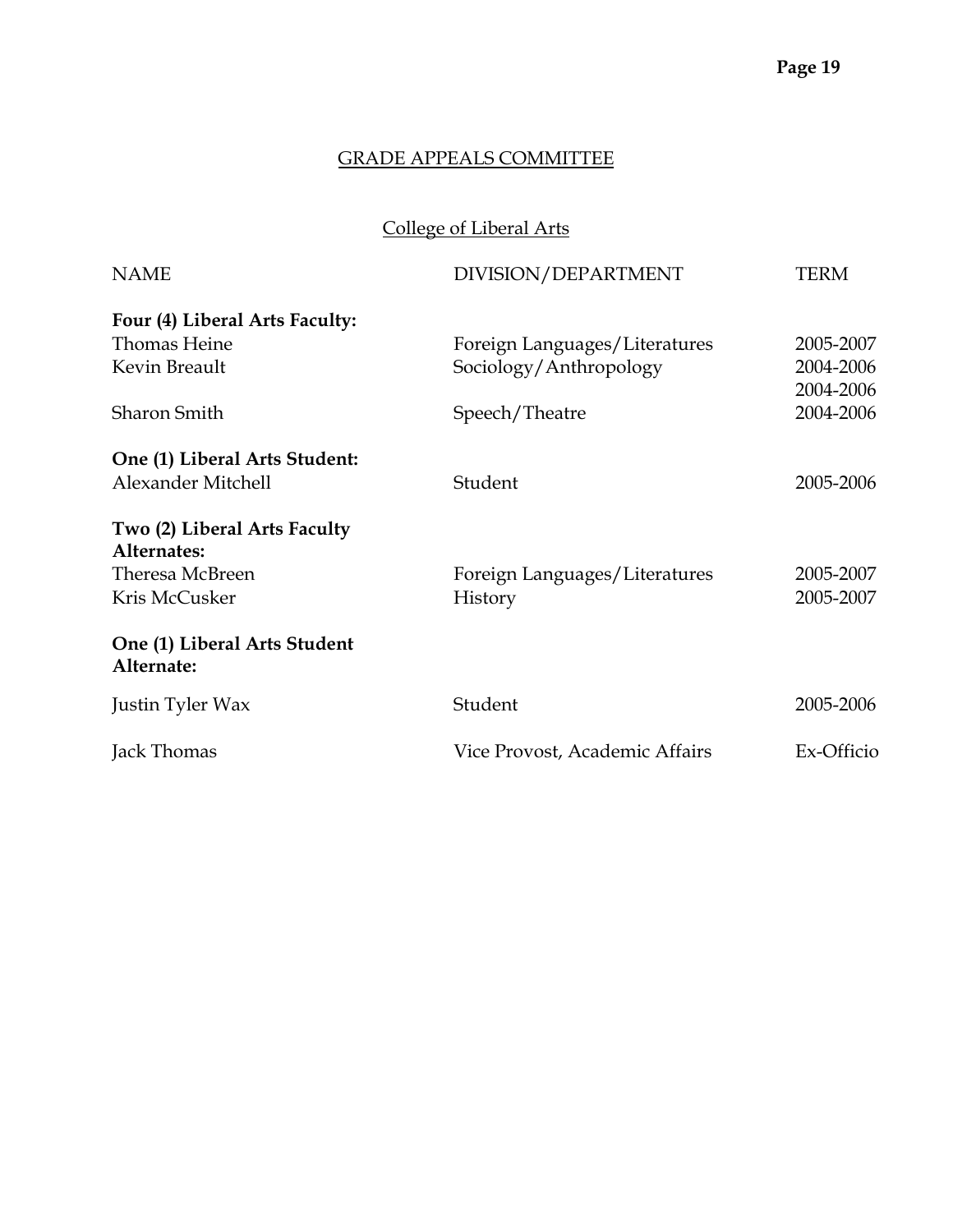# College of Mass Communication

| <b>NAME</b>                                             | DIVISION/DEPARTMENT            | TERM       |
|---------------------------------------------------------|--------------------------------|------------|
| Four (4) Mass Communication<br>Faculty:                 |                                |            |
| Lawanna Fisher                                          | Developmental Studies          | 2005-2007  |
| Fran Henslee                                            | Developmental Studies          | 2004-2006  |
| Sanjay Asthana                                          | Journalism                     | 2004-2006  |
|                                                         |                                | 2004-2006  |
| One (1) Mass Communication<br>Student:                  |                                |            |
| Josh McKenzie                                           | Student                        | 2005-2006  |
| Two (2) Mass Communication Faculty<br>Alternates:       |                                |            |
| Mike Alleyne                                            | Recording Industry Management  | 2004-2006  |
| Mayo Taylor                                             | Library                        | 2004-2006  |
| One (1) Mass Communication<br><b>Student Alternate:</b> |                                |            |
| Elizabeth Ryanne Beeson                                 | Student                        | 2005-2006  |
| Jack Thomas                                             | Vice Provost, Academic Affairs | Ex-Officio |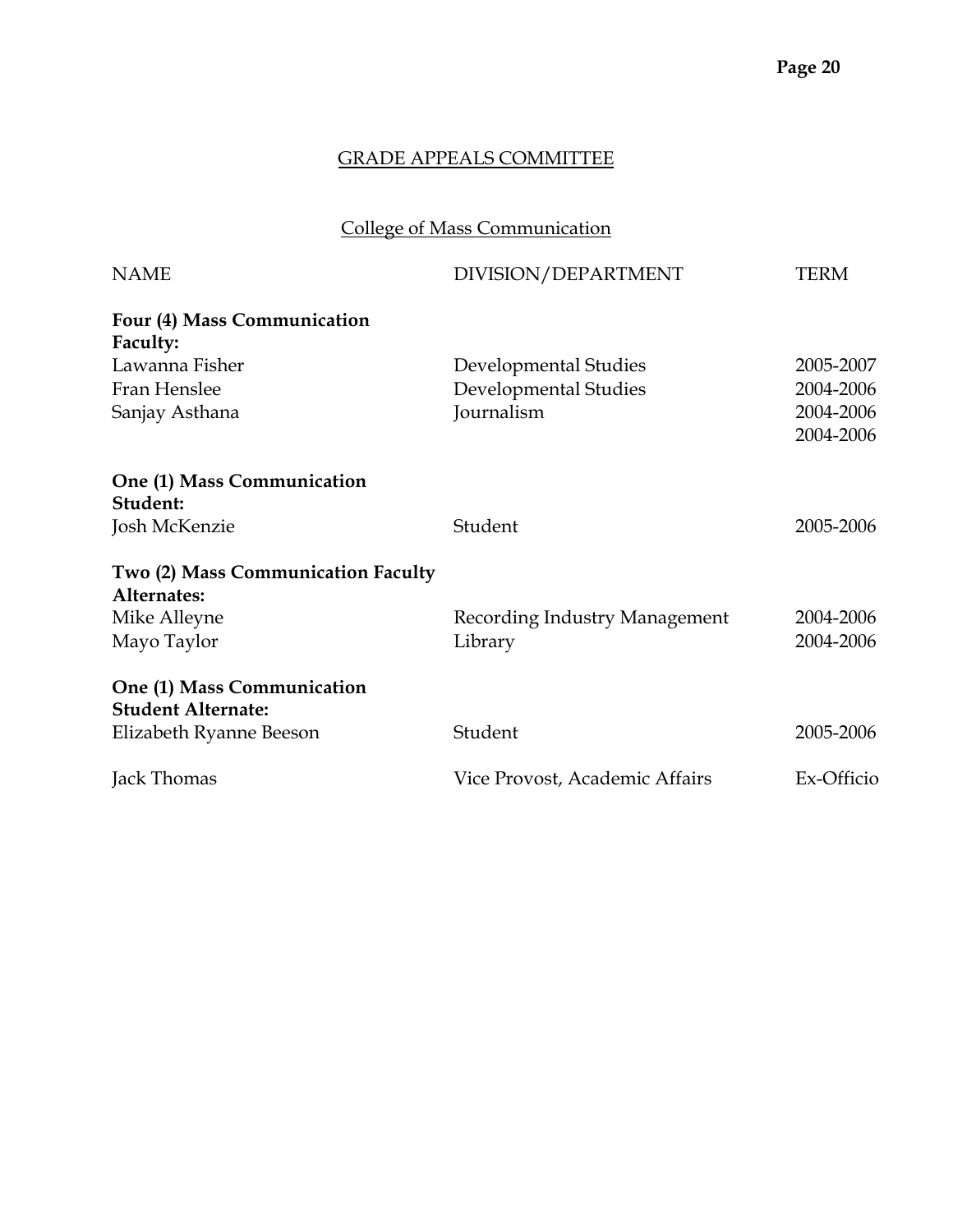# GRADUATE COUNCIL

| <b>NAME</b>                                            | DIVISION/DEPARTMENT                | <b>TERM</b> |
|--------------------------------------------------------|------------------------------------|-------------|
| Three (3) Graduate Faculty-Each Undergraduate College: |                                    |             |
| Saleh Sbenaty                                          | B & A/Engineering Tech/Ind Studies | 2005-2008   |
| <b>Charles Baum</b>                                    | Business/Economics/Finance         | 2005-2008   |
| Jane Williams                                          | Education/Educational Leadership   | 2005-2008   |
| <b>Amy Staples</b>                                     | Liberal Arts/History               | 2005-2008   |
| <b>Richard Barnet</b>                                  | Mass Com/Recording Industry Mgmt   | 2005-2008   |
| William Ilsley                                         | $B \& A/Chemistry$                 | 2004-2007   |
| Marc Singer                                            | Business/Management/Mktg           | 2004-2007   |
| <b>Stuart Bernstein</b>                                | Education/Psychology               | 2004-2007   |
| Phil Phillips                                          | Liberal Arts/English               | 2004-2007   |
| Zeny Panol                                             | Mass Com/Journalism                | 2004-2007   |
| Jeffrey Walck                                          | $B \& A/Biology$                   | 2003-2006   |
| Jung-Song Lee                                          | Business/Computer Info Systems     | 2003-2006   |
| Michael Hein                                           | Education/Psychology               | 2003-2006   |
| Nuria Novella                                          | Liberal Arts/For Lang/Literatures  | 2003-2006   |
| Ken Blake                                              | Mass Com/Journalism                | 2003-2006   |
| Graduate & All Academic Deans:                         |                                    |             |
| Abdul Rao                                              | Dean, College of Graduate Studies  | Ex-Officio  |
| John McDaniel                                          | Dean, Liberal Arts                 | Ex-Officio  |
| Tom Cheatham                                           | Dean, Basic & Applied Sciences     | Ex-Officio  |
| Anantha Babbili                                        | Dean, Mass Communication           | Ex-Officio  |
| Jim Burton                                             | Dean, Business                     | Ex-Officio  |
| Gloria Bonner                                          | Dean, Ed. and Behavioral Science   | Ex-Officio  |
| Two (2) Graduate Students:                             |                                    |             |
| Monte Hendrickson                                      | Graduate Student                   | 2005-2006   |
| Jonathan Sanders                                       | Graduate Student                   | 2005-2006   |
|                                                        |                                    |             |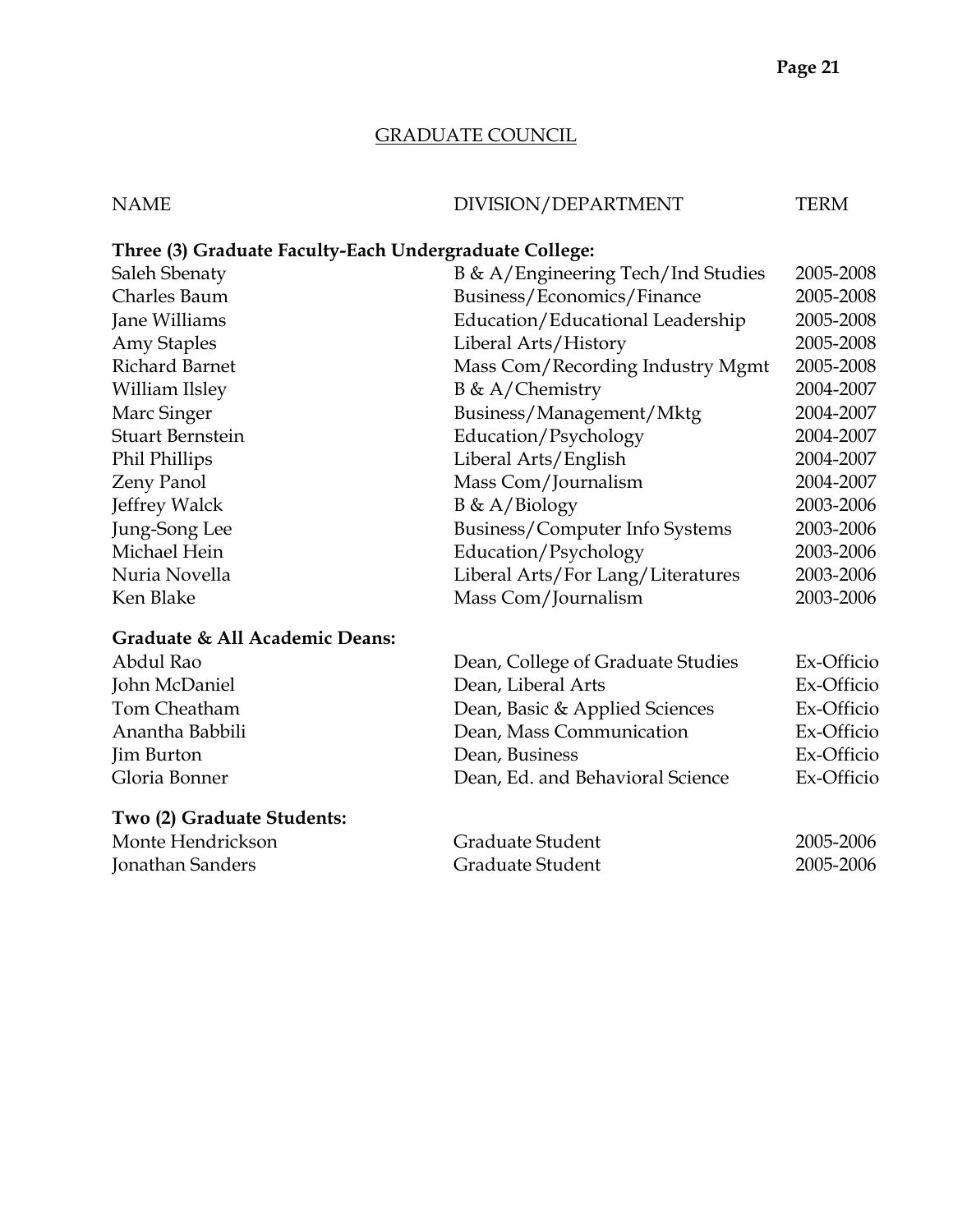# HONORS COUNCIL

| <b>NAME</b>                                                  | DIVISION/DEPARTMENT              | TERM       |
|--------------------------------------------------------------|----------------------------------|------------|
| Two (2) Honors Faculty-Each<br><b>Undergraduate College:</b> |                                  |            |
| Amy Jetton                                                   | $B \& A/Biology$                 | 2005-2007  |
| Dan Braswell                                                 | Business/Accounting              | 2005-2007  |
| Teresa Davis                                                 | Education/Psychology             | 2005-2007  |
| <b>William Connelly</b>                                      | Liberal Arts/English             | 2005-2007  |
| Paul Fischer                                                 | Mass Com/Recording Industry Mgmt | 2005-2007  |
| Preston MacDougall                                           | $B \& A/Chemistry$               | 2004-2006  |
| David Foote                                                  | Business/Management/Mktg         | 2004-2006  |
| Terry Whiteside                                              | Education/Psychology             | 2004-2006  |
| Clay Harris                                                  | Liberal Arts/Geosciences         | 2004-2006  |
| Larry Burriss                                                | Mass Com/Journalism              | 2004-2006  |
| Philip Mathis                                                | Dean, Honors College             | Ex-Officio |
|                                                              |                                  |            |
| Two (2) Honors College Students:                             |                                  |            |
| Kyle Center                                                  | Honors College Student           | 2005-2006  |
| Katherine Onks                                               | Honors College Student           | 2005-2006  |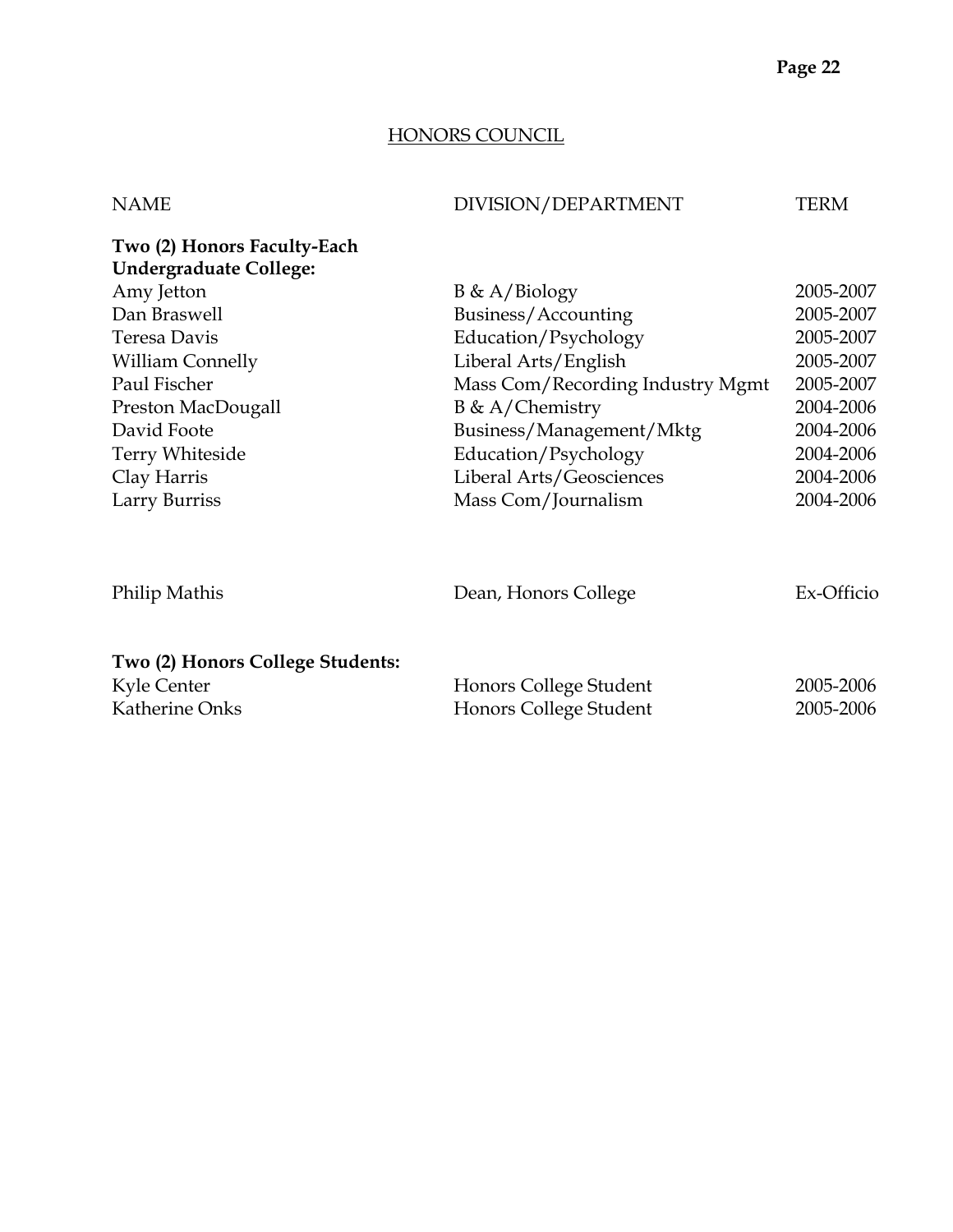# INSTITUTIONAL REVIEW BOARD

| <b>NAME</b>                                  | DIVISION/DEPARTMENT            | <b>TERM</b> |
|----------------------------------------------|--------------------------------|-------------|
| Two (2) Faculty, Each Undergraduate College: |                                |             |
| Michael Sanger                               | $B \& A/Chemistry$             | 2005-2008   |
| James Hodgson                                | Education/Dyslexic Studies     | 2005-2008   |
|                                              | Business/                      | 2005-2008   |
| Kathryn Davis                                | Education/Health/Human Perf    | 2005-2008   |
| Vince Smith                                  | Business/BMOM                  | 2004-2007   |
| Peggy O'Hara-Murdock                         | Education/Health/Human Perf    | 2004-2007   |
| Lisa Pruitt                                  | Liberal Arts/History           | 2004-2007   |
| Robert Hood                                  | Liberal Arts/Philosophy        | 2001-2005   |
| <b>Bob Kalwinsky</b>                         | Mass Com/Electronic Media      | 2003-2006   |
| Anita Crockett                               | $B \& A/Nursing$               | 2003-2006   |
| Nadine Hawke                                 | Liberal Arts/Art               | 2003-2006   |
| Cheryl Flanigan                              | Mass Com/Developmental Studies | 2003-2006   |
|                                              |                                |             |
| <b>Non-Affiliated Member:</b>                |                                |             |
| James A. Nunnery, M.D.                       | Retired Surgeon                | 2004-2007   |
| Myra Norman                                  | Director, Sponsored Programs   | Ex-Officio  |
|                                              |                                |             |

**Two (2) Students:** 

| Undergraduate Student | 2005-2006 |
|-----------------------|-----------|
| Graduate Student      | 2005-2006 |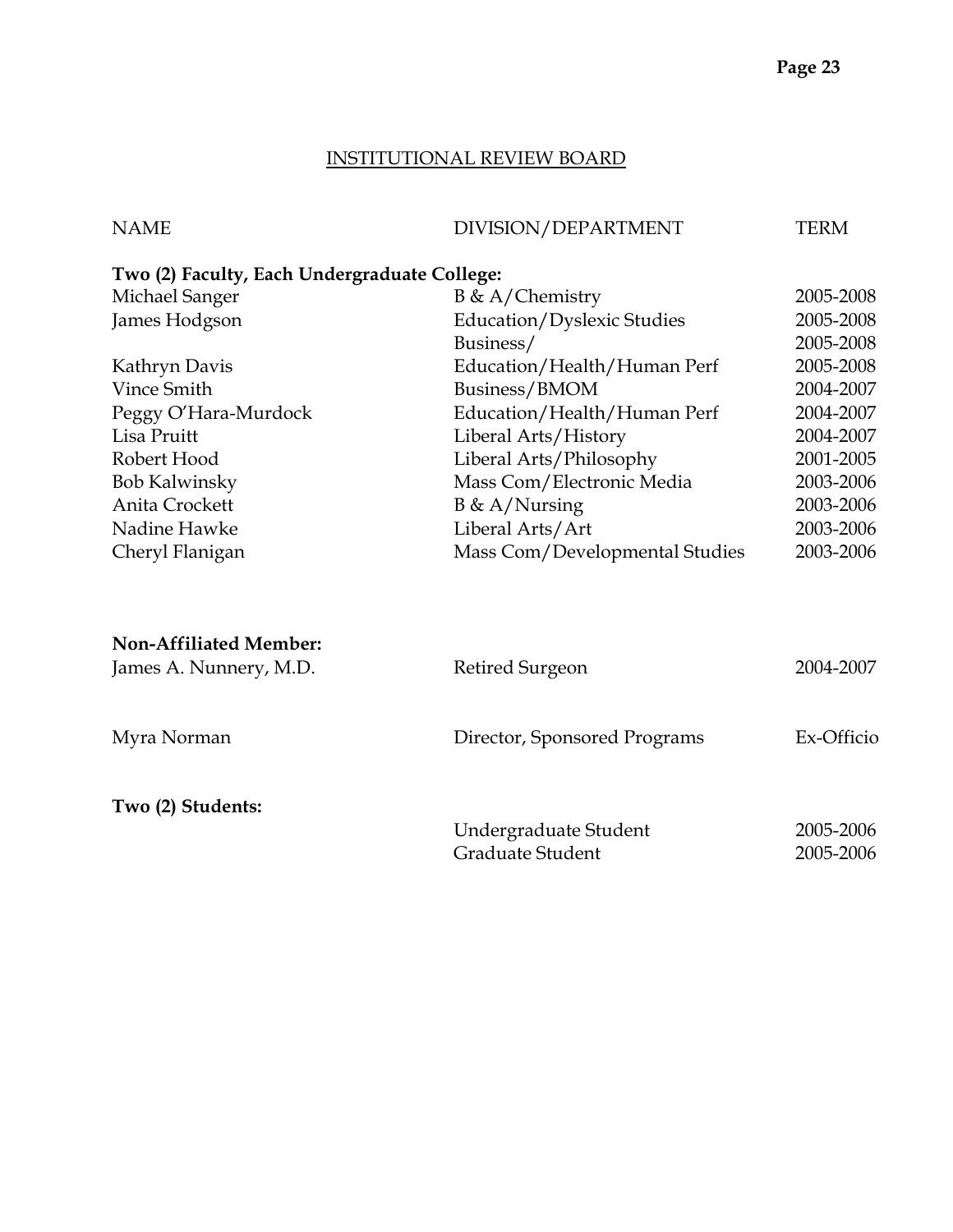# INSTRUCTIONAL EVALUATION AND DEVELOPMENT COMMITTEE

| <b>NAME</b>                                            | DIVISION/DEPARTMENT                         | TERM                   |
|--------------------------------------------------------|---------------------------------------------|------------------------|
| Harjanto Djunaidi                                      | $B \& A/$ Agribusiness/Agriscience          | 2005-2007              |
| Larry Howard                                           | Business/Marketing/Mgmt                     | 2005-2007              |
| Minsoo Kang                                            | Education/Health/Human Perf                 | 2005-2007              |
| Jon Johnson                                            | Liberal Arts/Art                            | 2005-2007              |
| Michael Fleming                                        | Mass Com/Recording Industry Mgmt            | 2005-2007              |
| Martha Weller                                          | $B \& A / Physics / Astronomy$              | 2004-2006              |
| Kenny Jih                                              | Business/Computer Info Systems              | 2004-2006              |
| Teri Davis                                             | Education/Psychology                        | 2004-2006              |
| Mark Abolins                                           | Liberal Arts/Geosciences                    | 2004-2006              |
| Joseph Akins                                           | Mass Com/Recording Industry Mgmt            | 2004-2006              |
| One (1) Instructional Technology Support Center Staff: |                                             |                        |
| Gail Fedak                                             | <b>Instructional Technology Support Ctr</b> | Ex-Officio             |
| <b>Bill Badley</b>                                     | Director, General Education                 | Ex-Officio             |
| Two (2) Students:<br>Mary Avent<br>Jessica Utley       | Student<br>Student                          | 2005-2006<br>2005-2006 |
|                                                        |                                             |                        |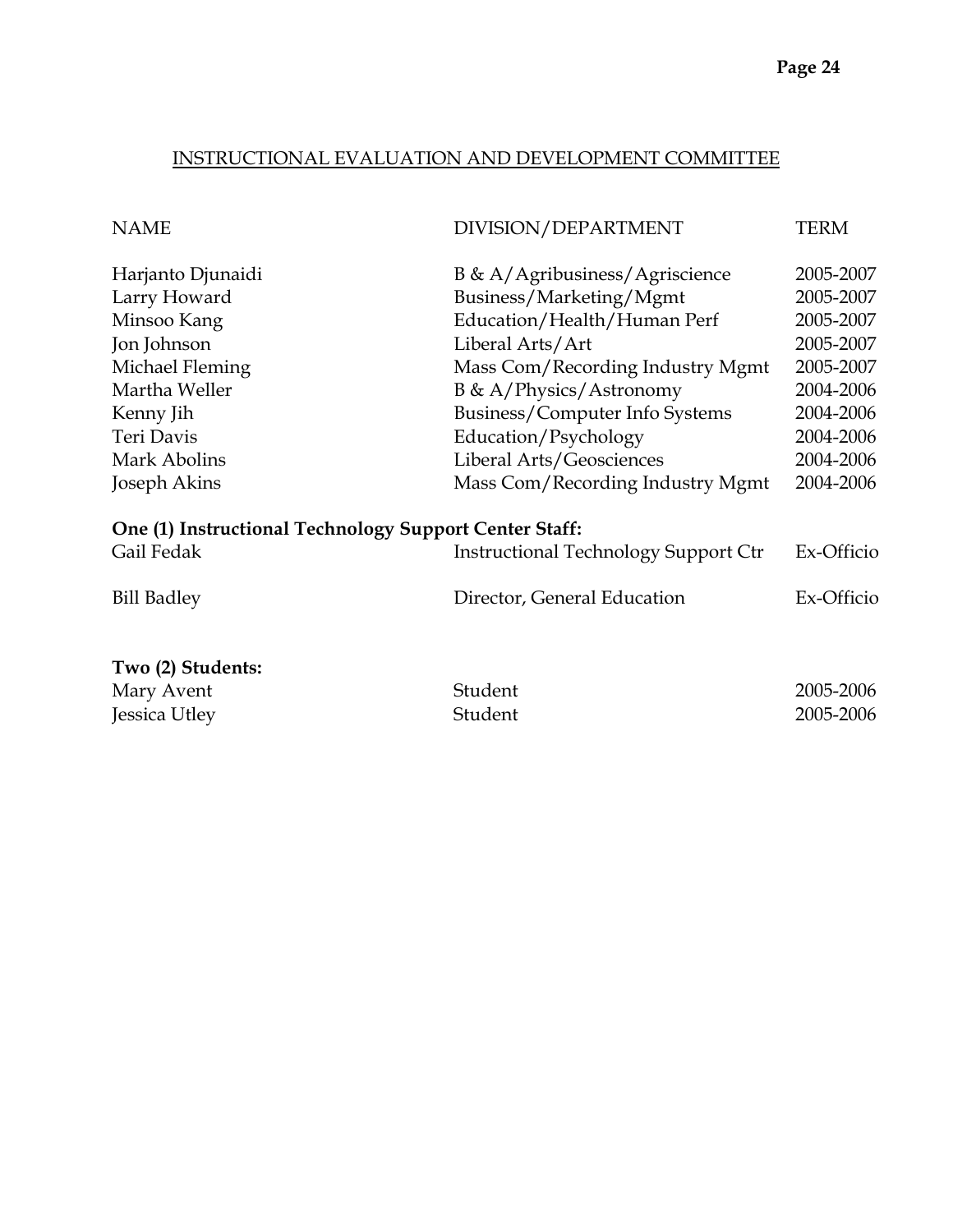# LIBRARY COMMITTEE

| <b>NAME</b>                                              | DIVISION/DEPARTMENT                       | <b>TERM</b>            |
|----------------------------------------------------------|-------------------------------------------|------------------------|
| One (1) Faculty, Each Undergraduate College:             |                                           |                        |
| Susan Harmon                                             | Business/Management/Mktg                  | 2005-2007              |
| Dennis Walsh                                             | $B \& A/Mathematics$                      | 2005-2007              |
| Jane Davis                                               | Mass Com/Library                          | 2005-2007              |
| Elaine Royal                                             | Education/Psychology                      | 2005-2007              |
| Rhonda McDaniel                                          | Liberal Arts/English                      | 2004-2006              |
| Two (2) At-Large Faculty:<br>Earl Thomas                 | Business/Management/Mktg                  | 2004-2006              |
| <b>Willis Means</b>                                      | Education/Elementary/Spec Ed              | 2004-2006              |
| Don Craig                                                | Dean, University Library                  | Ex-Officio             |
| Two (2) Students:<br>Courtney Ledford<br>Paul Martin III | Undergraduate Student<br>Graduate Student | 2005-2006<br>2005-2006 |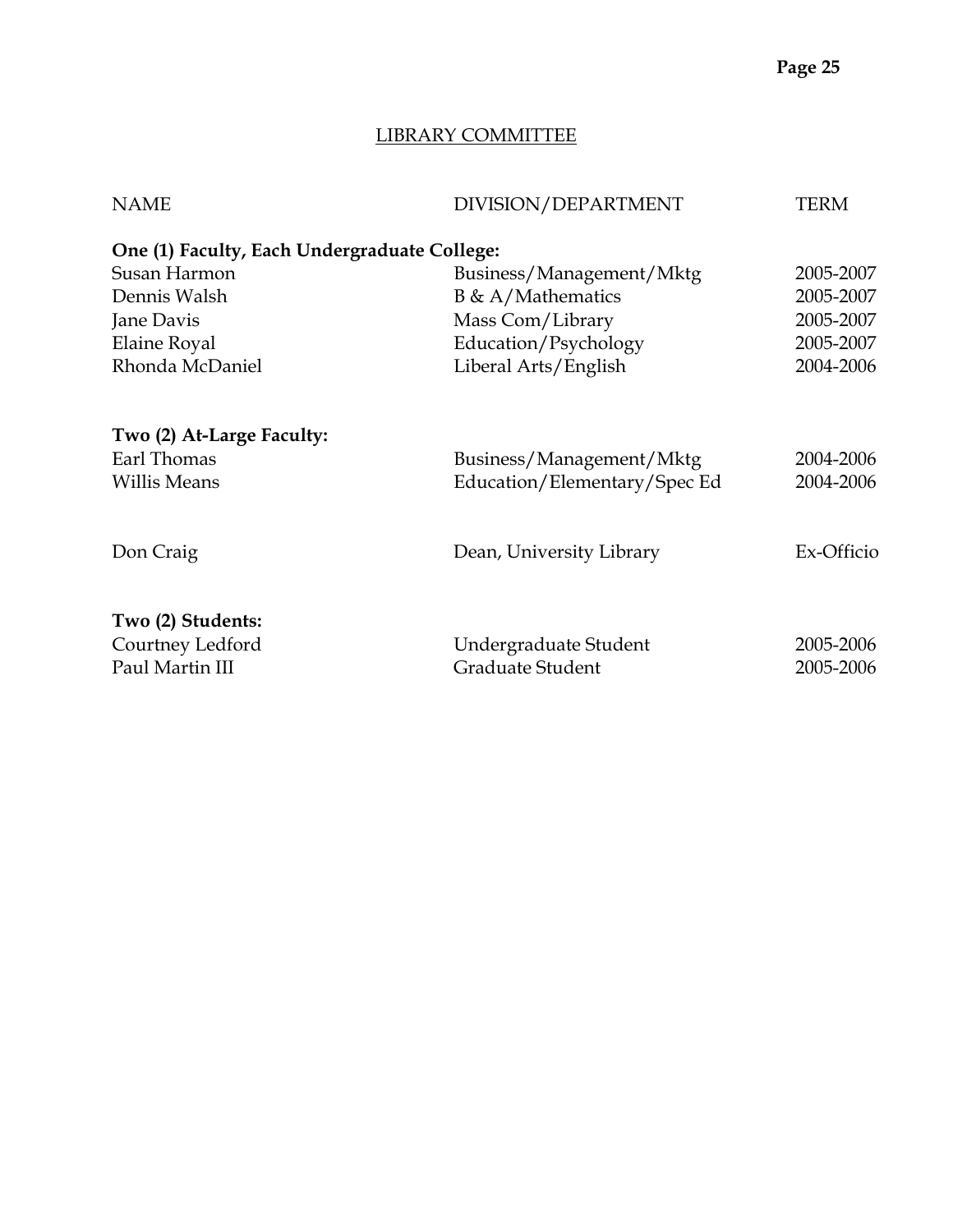# MTSU PLANNING COMMITTEE

| <b>NAME</b>                                     | DIVISION/DEPARTMENT                 | TERM       |
|-------------------------------------------------|-------------------------------------|------------|
| One (1) Faculty, Each Undergraduate<br>College: |                                     |            |
| Linda McGrew                                    | Business/BMOM                       | 2005-2008  |
| <b>Ron Kates</b>                                | Liberal Arts/English                | 2005-2008  |
| Marva Lucas                                     | Mass Com/Developmental Studies      | 2004-2007  |
| James Calder                                    | Education/Elementary/Special Ed     | 2003-2006  |
| Kathy Mathis                                    | B & A/Engineering Tech/Ind Studies  | 2003-2006  |
| One (1) Faculty, Graduate Studies:              |                                     |            |
| Dennis Oneal                                    | Mass Com/Electronic Media           | 2005-2008  |
| Jack Thomas                                     | Vice Provost, Academic Affairs      | 2005-2006  |
| Mike Gower                                      | Business & Finance                  | 2005-2006  |
| Tom Tozer                                       | Development & University Relations  | 2005-2006  |
| Tim Brown                                       | <b>Information Technology</b>       | 2005-2006  |
| Debra Sells                                     | <b>Student Affairs</b>              | 2005-2006  |
| Rebecca Fischer                                 | President, Faculty Senate           | 2005-2006  |
| Tom Cheatham                                    | Dean, Basic & Applied Sciences      | 2005-2006  |
| Paul Fulcher                                    | President, Student Government Assoc | 2005-2006  |
| Sandra Trail                                    | President, MTSU Alumni Assoc        | 2005-2006  |
| Kaylene Gebert                                  | Provost                             | Chair      |
| John Cothern                                    | Senior Vice President               | Ex-Officio |
| <b>Joe Bales</b>                                | V.P., Development & Univ Relations  | Ex-Officio |
| Lucinda Lea                                     | V.P., Information Technology        | Ex-Officio |
| Robert Glenn                                    | V.P., Student Affairs               | Ex-Officio |
| John McDaniel                                   | Dean, Liberal Arts                  | Ex-Officio |
| E. James Burton                                 | Dean, Business                      | Ex-Officio |
| Gloria Bonner                                   | Dean, Education                     | Ex-Officio |
| Anantha Babbili                                 | Dean, Mass Communication            | Ex-Officio |
| Faye Parham                                     | <b>Institutional Effectiveness</b>  | Ex-Officio |
| Cornelia Wills                                  | <b>Institutional Research</b>       | Ex-Officio |
| Sherian Huddleston                              | <b>Enrollment Management</b>        | Ex-Officio |
| One (1) Graduate Student:                       |                                     |            |
| Paul Martin III                                 | Student                             | 2005-2006  |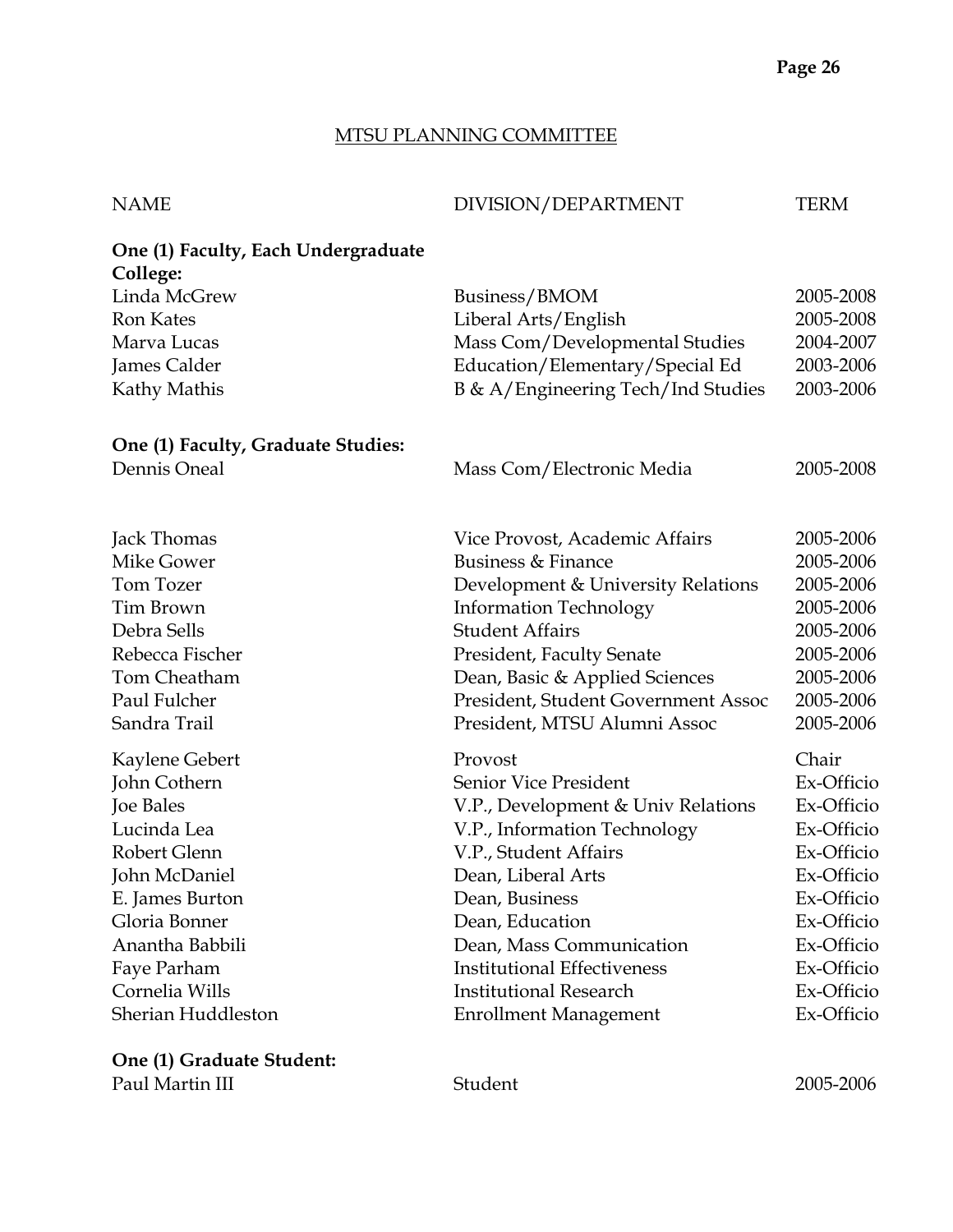# NON-INSTRUCTIONAL ASSIGNMENT COMMITTEE

| NAME | DIVISION/DEPARTMENT | TERM |
|------|---------------------|------|
|      |                     |      |

| Two (2 Faculty, Each Undergraduate |                                  |           |
|------------------------------------|----------------------------------|-----------|
| College:                           |                                  |           |
| George Vernardakis                 | Liberal Arts/Political Science   | 2005-2007 |
| John DiVincenzo                    | $B \& A/Chemistry$               | 2005-2007 |
| John Dougan                        | Mass Com/Recording Industry Mgmt | 2005-2007 |
| <b>Sharon Coleman</b>              | <b>Education/Human Sciences</b>  | 2004-2006 |
| <b>Betty Harper</b>                | Business/Accounting              | 2004-2006 |
| Becky King                         | Liberal Arts/English             | 2004-2006 |
| <b>Becky Seipelt</b>               | $B \& A/Biology$                 | 2004-2006 |
| James Piekarski                    | Mass Com/Recording Industry Mgmt | 2004-2006 |
| Jim Calder                         | Education/Elementary/Special Ed  | 2004-2006 |
| <b>Bill Ford</b>                   | Business/Finance                 | 2004-2006 |
|                                    |                                  |           |

Bill Badley Assistant Vice Provost Ex-Officio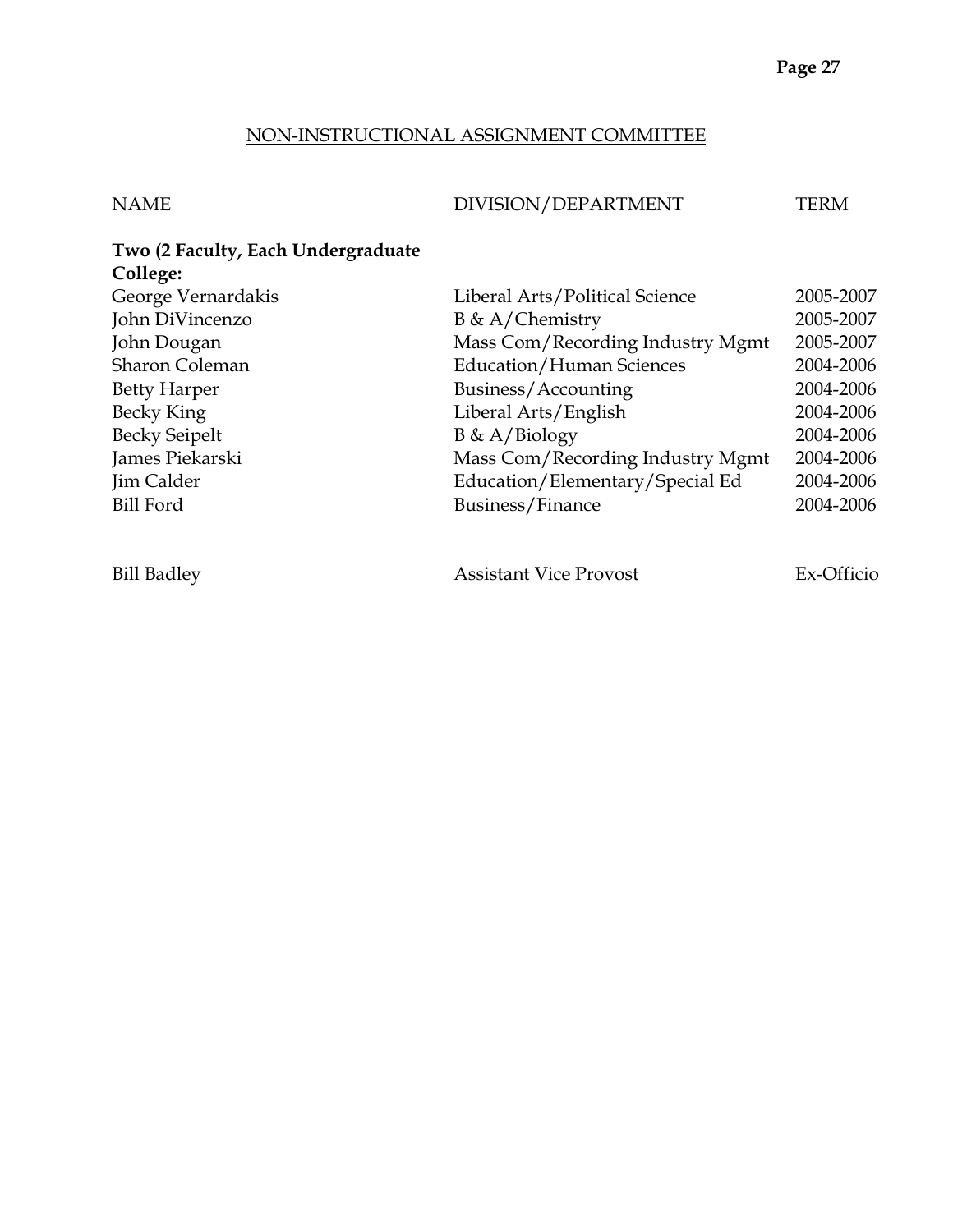# PUBLIC SERVICE COMMITTEE

| DIVISION/DEPARTMENT<br><b>NAME</b> | TERM |
|------------------------------------|------|

| Two (2) Faculty, Each Undergraduate                               |                                  |                        |
|-------------------------------------------------------------------|----------------------------------|------------------------|
| College:                                                          |                                  |                        |
| <b>Shirley Cantrell</b>                                           | $B \& A/Nursing$                 | 2005-2007              |
| Donald Roy                                                        | Business/Management/Mktg         | 2005-2007              |
| Ann Campbell                                                      | Education/Elementary/Special Ed  | 2005-2007              |
| Debrah Sickler-Voigt                                              | Liberal Arts/Art                 | 2005-2007              |
| Ray Wong                                                          | Mass Com/Journalism              | 2005-2007              |
| William Day                                                       | B & A/Agribusiness/Agriscience   | 2004-2006              |
| Al DePrince                                                       | Business/Economics/Finance       | 2004-2006              |
| Nancy Oxford                                                      | <b>Education/Human Sciences</b>  | 2004-2006              |
| James Simmons                                                     | Liberal Arts/Music               | 2004-2006              |
| Marilyn Wood                                                      | Mass Com/Recording Industry Mgmt | 2004-2006              |
| <b>Rosemary Owens</b>                                             | Dean, Continuing Studies         | Ex-Officio             |
| Two (2) Undergraduate Students:<br>Victoria Douglas<br>Megan Todt | Student<br>Student               | 2005-2006<br>2005-2006 |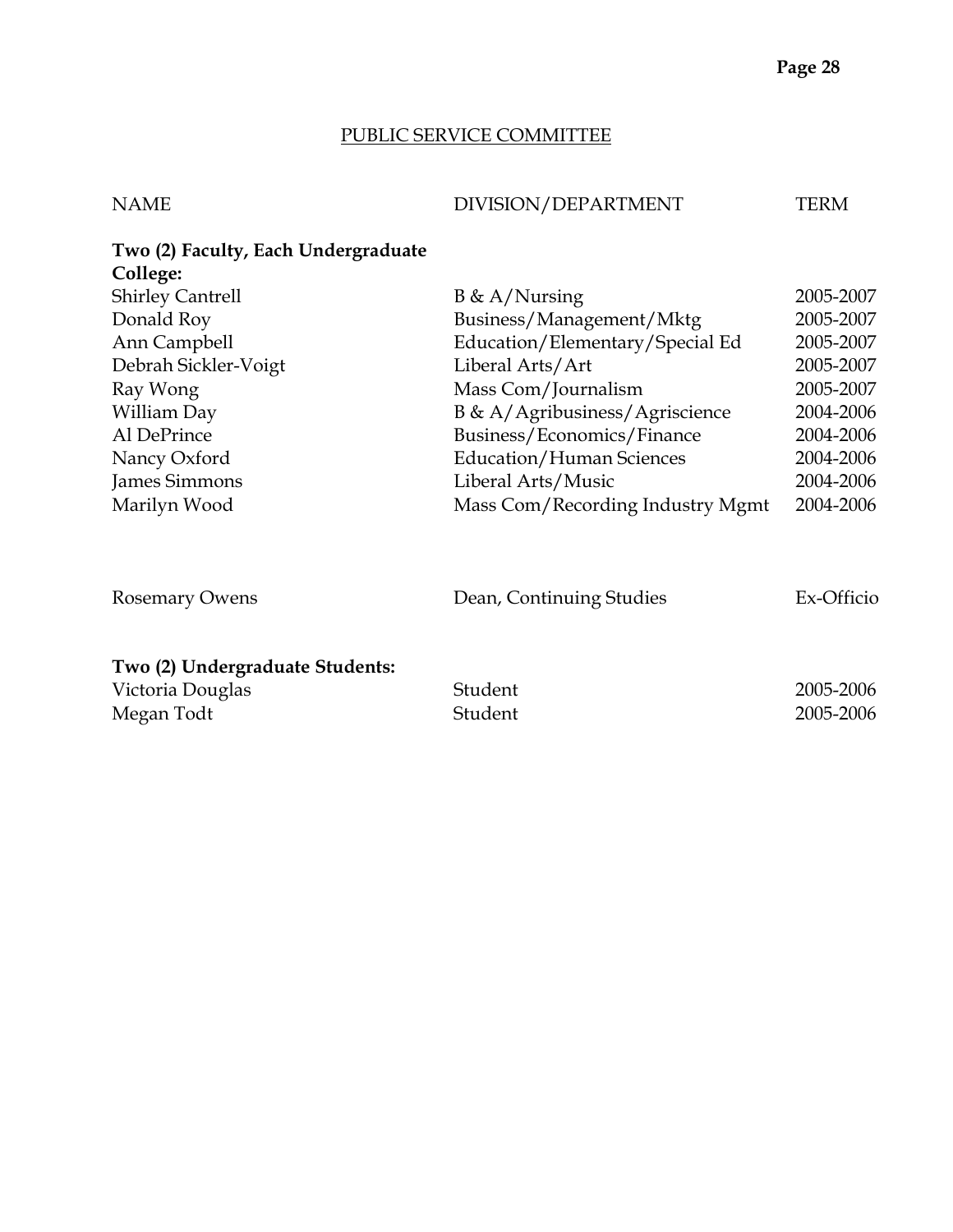# **The following committees report to the Senior Vice President :**

# ENVIRONMENTAL HEALTH AND SAFETY COMMITTEE

(Committee membership to be named following approval of new University policy.)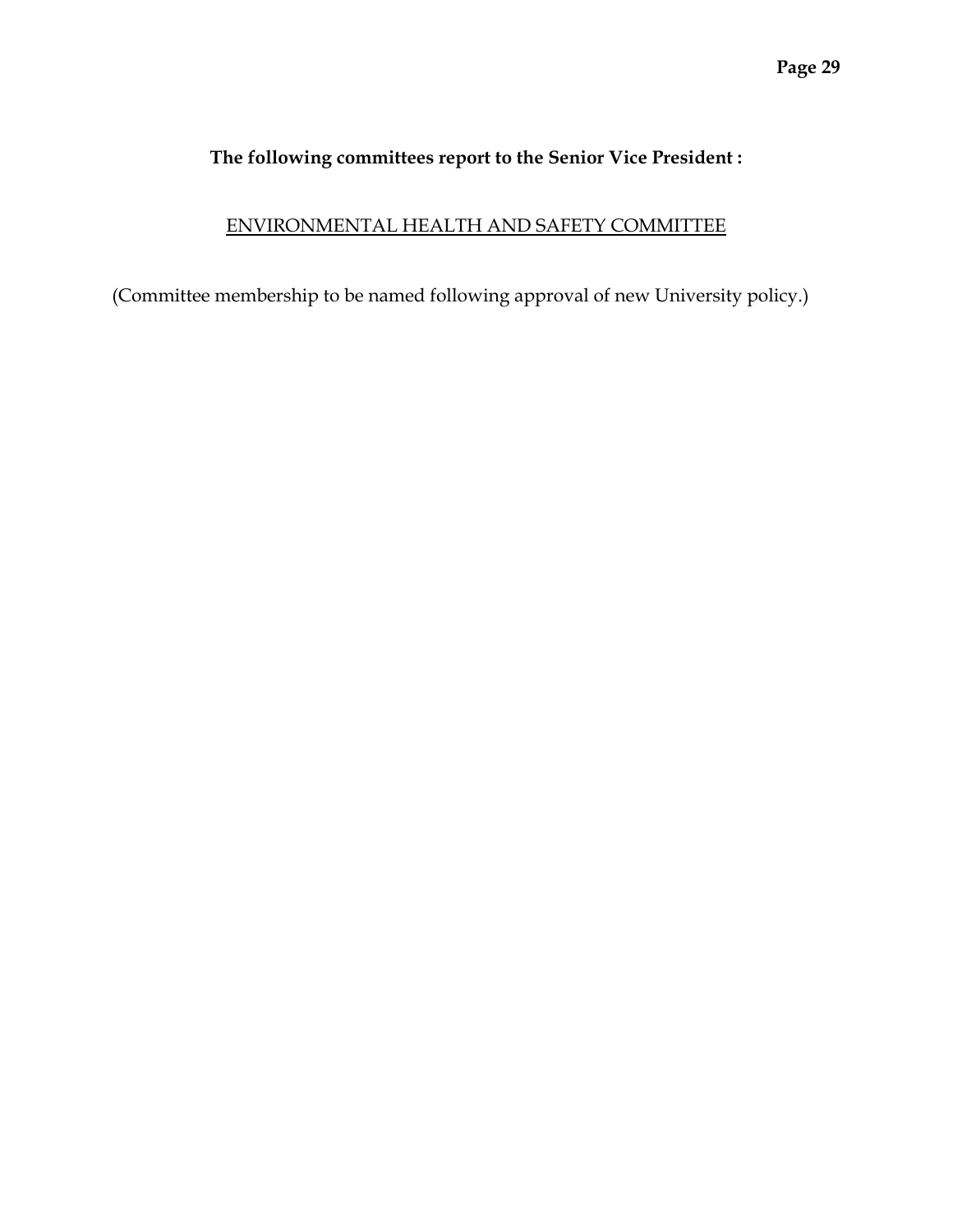# TRAFFIC COMMITTEE

| <b>NAME</b>                                     | DIVISION/DEPARTMENT                                                                   | <b>TERM</b> |
|-------------------------------------------------|---------------------------------------------------------------------------------------|-------------|
| One (1) Faculty, Each Undergraduate<br>College: |                                                                                       |             |
|                                                 | Liberal Arts/                                                                         | 2005-2007   |
| Katherine Boswell                               | Business/Computer Info Systems                                                        | 2005-2007   |
| Anhua Lin                                       | $B \& A/Mathematics$                                                                  | 2005-2007   |
| Jim Calder                                      | Education/Elementary/Special Ed                                                       | 2004-2006   |
| <b>Joan Raines</b>                              | Mass Com/Developmental Studies                                                        | 2004-2006   |
| Two (2) At-Large Faculty:                       |                                                                                       |             |
| Pat O'Leary                                     | $B \& A/Nursing$                                                                      | 2004-2006   |
| Ping Zhang                                      | $B \& A/Mathematics$                                                                  | 2005-2007   |
| One (1) Administrative<br>Representative:       |                                                                                       |             |
| <b>Jay Stallings</b>                            | Admissions                                                                            | 2004-2006   |
|                                                 | One (1) Classified Representative (President's Classified Employees Committee Chair): | 2005-2006   |
| Two (2) Students:                               |                                                                                       |             |
| Matthew Frierson                                | Student                                                                               | 2005-2006   |
| <b>Shelby Mayes</b>                             | Student                                                                               | 2005-2006   |

Shelby Mayes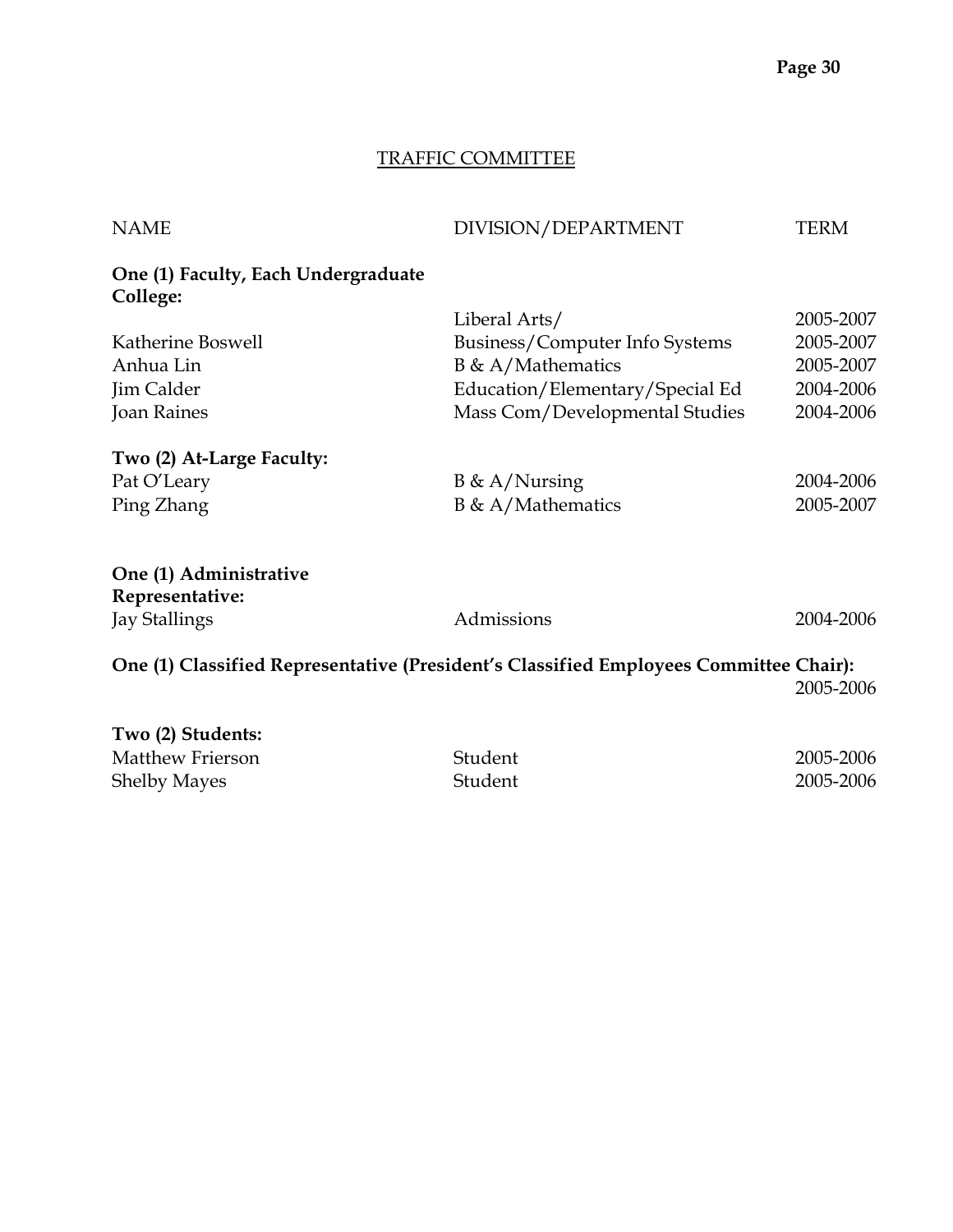## **The following committees report to the Vice President for Student Affairs:**

# MTSU COMMITTEE ON DISABILITY ISSUES

| <b>NAME</b>                         | DIVISION/DEPARTMENT                  | TERM      |
|-------------------------------------|--------------------------------------|-----------|
| One (1) Faculty, Each Undergraduate |                                      |           |
| College:                            |                                      |           |
| Monica Wallace                      | Education/Psychology                 | 2005-2007 |
|                                     | Mass Com/                            | 2005-2007 |
| William Day                         | B & A/Agribusiness/Agriscience       | 2004-2006 |
| Larry Farmer                        | Business/Accounting                  | 2004-2006 |
| <b>Stacey Borasky</b>               | Liberal Arts/Social Work             | 2004-2006 |
| Two (2) At-Large Faculty:           |                                      |           |
| Virginia Hemby-Grubb                | Business/BMOM                        | 2005-2007 |
| Martha Foster                       | Liberal Arts/History                 | 2005-2007 |
| John Harris                         | Director, Disabled Student Services  | Permanent |
| Patti Miller                        | Campus Planning                      | Permanent |
| James Floyd                         | <b>University Counsel</b>            | Permanent |
| Watson Hannah                       | ADA/504 Coordinator                  | Permanent |
| Sarah Sudak                         | Housing & Residential Life           | Permanent |
| Gail Fedak                          | <b>Instructional Media Relations</b> | Permanent |
|                                     |                                      |           |
| Lucinda Lea                         | V.P., Information Technology         | Permanent |
|                                     |                                      |           |

| Four (4) Students: |                       |           |
|--------------------|-----------------------|-----------|
| Amanda Samsel      | Graduate Student      | 2005-2006 |
| Nicole Anderson    | Undergraduate Student | 2005-2006 |
| Lazetta Roberts    | Undergraduate Student | 2005-2006 |
| Sorren Young       | Undergraduate Student | 2005-2006 |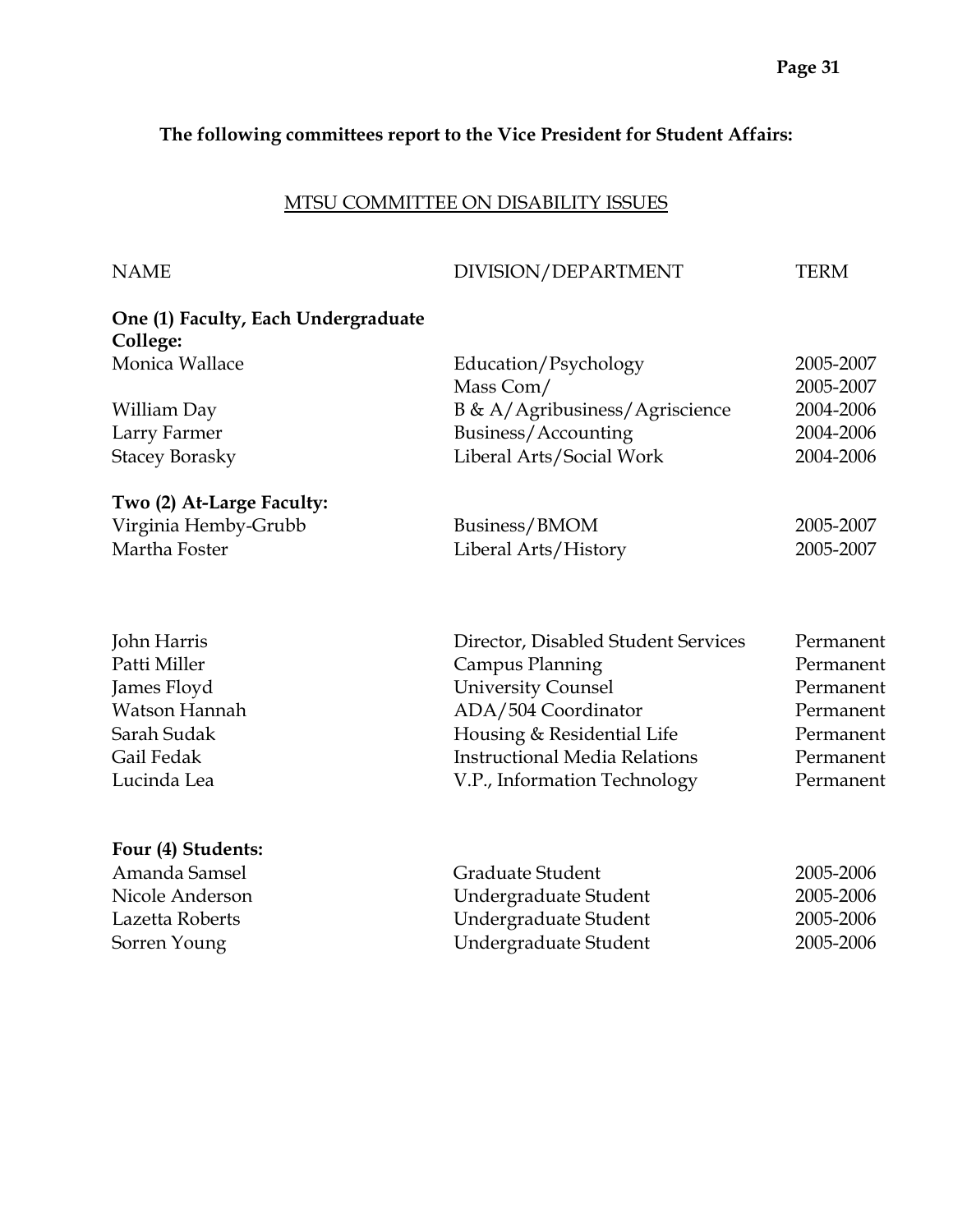## STUDENT APPEALS COMMITTEE

# NAME DIVISION/DEPARTMENT TERM

# **One (1) Faculty, Each Undergraduate College:**

| Thomas Strickland         | Business/Economics/Finance             | 2005-2007                          |
|---------------------------|----------------------------------------|------------------------------------|
| Carol Detmer              | <b>Education/Human Sciences</b>        | 2005-2007                          |
| <b>Andrew Butler</b>      | Liberal Arts/Speech/Theatre            | 2005-2007                          |
| William Allen             | B & A/Aerospace                        | 2004-2006                          |
| Cosette Collier           | Mass Com/Recording Industry Mgmt       | 2004-2006                          |
| Two (2) At-Large Faculty: |                                        |                                    |
| Doug Timmons              | Business/Economics/Finance             | 2004-2006                          |
| <b>Andrew Worsey</b>      | $B \& A/Mathematics$                   | 2005-2007                          |
| Gene Fitch                | Dean, Student Life                     | Ex-Officio                         |
| Lynn Palmer               | Admissions/Records                     | Ex-Officio                         |
| <b>Grace Prater</b>       | <b>Graduate Admissions</b>             | Ex-Officio                         |
| Angie Melton              | <b>International Programs/Services</b> | Ex-Officio                         |
| Four (4) Students:        |                                        |                                    |
|                           | $\sim$ 1. $\sim$ 1.                    | $\sim$ $\sim$ $\sim$ $\sim$ $\sim$ |

| Lisa Barkley       | Graduate Student      | 2005-2006 |
|--------------------|-----------------------|-----------|
| Michelle S. Dennis | Undergraduate Student | 2005-2006 |
| Nathan Wallach     | Undergraduate Student | 2005-2006 |
| Aaron Wiggins      | Undergraduate Student | 2005-2006 |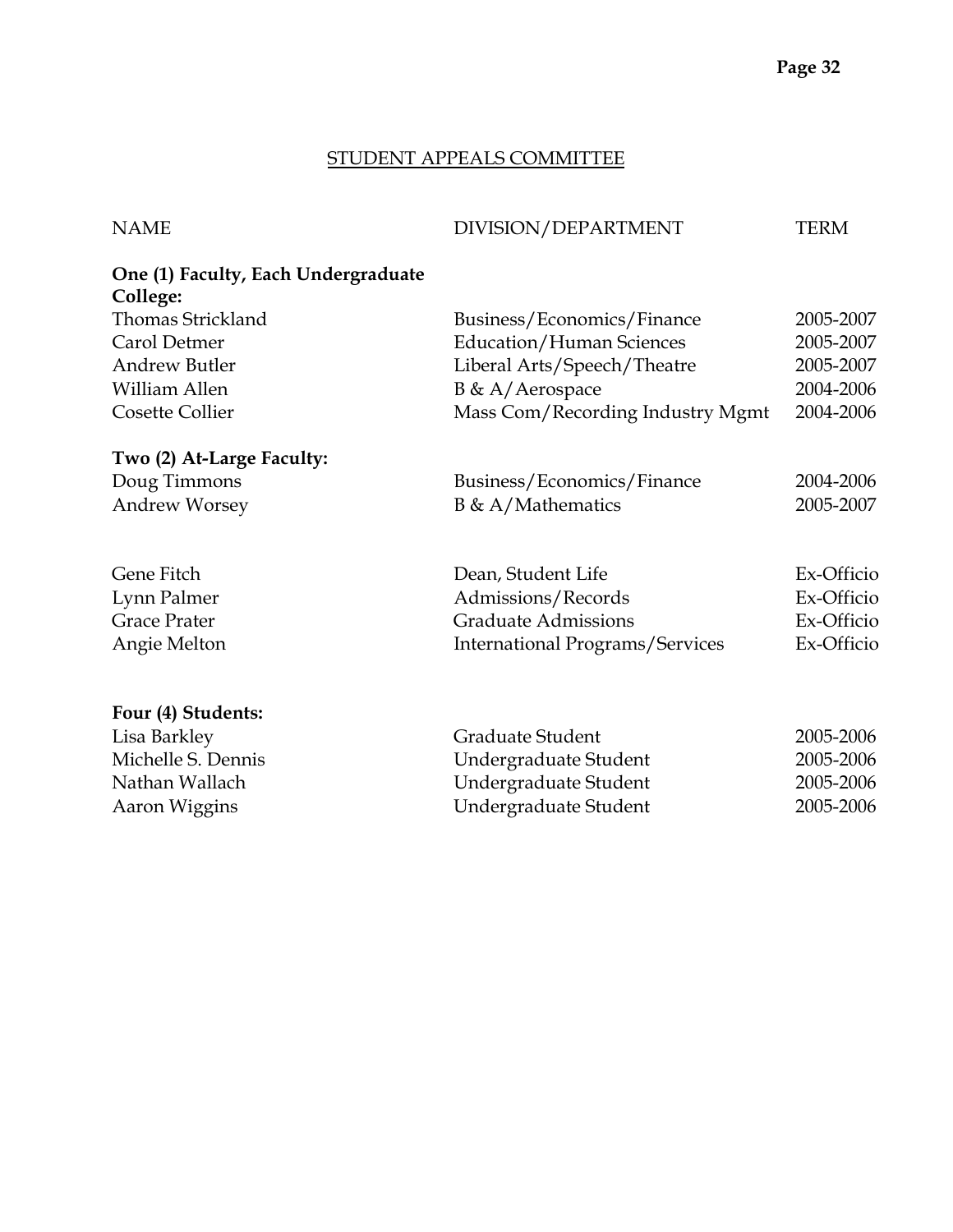# UNIVERSITY AWARDS COMMITTEE

| <b>NAME</b>                                                                                                                         | DIVISION/DEPARTMENT                                                                                                                       | <b>TERM</b>                                                   |
|-------------------------------------------------------------------------------------------------------------------------------------|-------------------------------------------------------------------------------------------------------------------------------------------|---------------------------------------------------------------|
| One (1) Faculty, Each Undergraduate<br>College:<br>Helen Binkley<br>Ron Moser<br><b>Heather Brown</b><br>Ken DeShane<br>Rachel Kirk | Education/Health/Human Perf<br>Business/Management/Mktg<br>B & A/Engineering Tech/Ind Studies<br>Liberal Arts/English<br>Mass Com/Library | 2005-2007<br>2005-2007<br>2004-2006<br>2004-2006<br>2004-2006 |
| Two (2) Student Affairs Representatives:<br>Gene Fitch<br>David Hutton                                                              | <b>Student Affairs</b><br><b>Student Affairs</b>                                                                                          | 2004-2006<br>2004-2006                                        |
| Dena Raffo                                                                                                                          | Director, Leadership Development                                                                                                          | Ex-Officio                                                    |
| Three (3) Undergraduate Students:<br><b>Lindsey Grace</b><br>Melinda Jablonski<br>Andrew Jay Sanders                                | Student<br>Student<br>Student                                                                                                             | 2005-2006<br>2005-2006<br>2005-2006                           |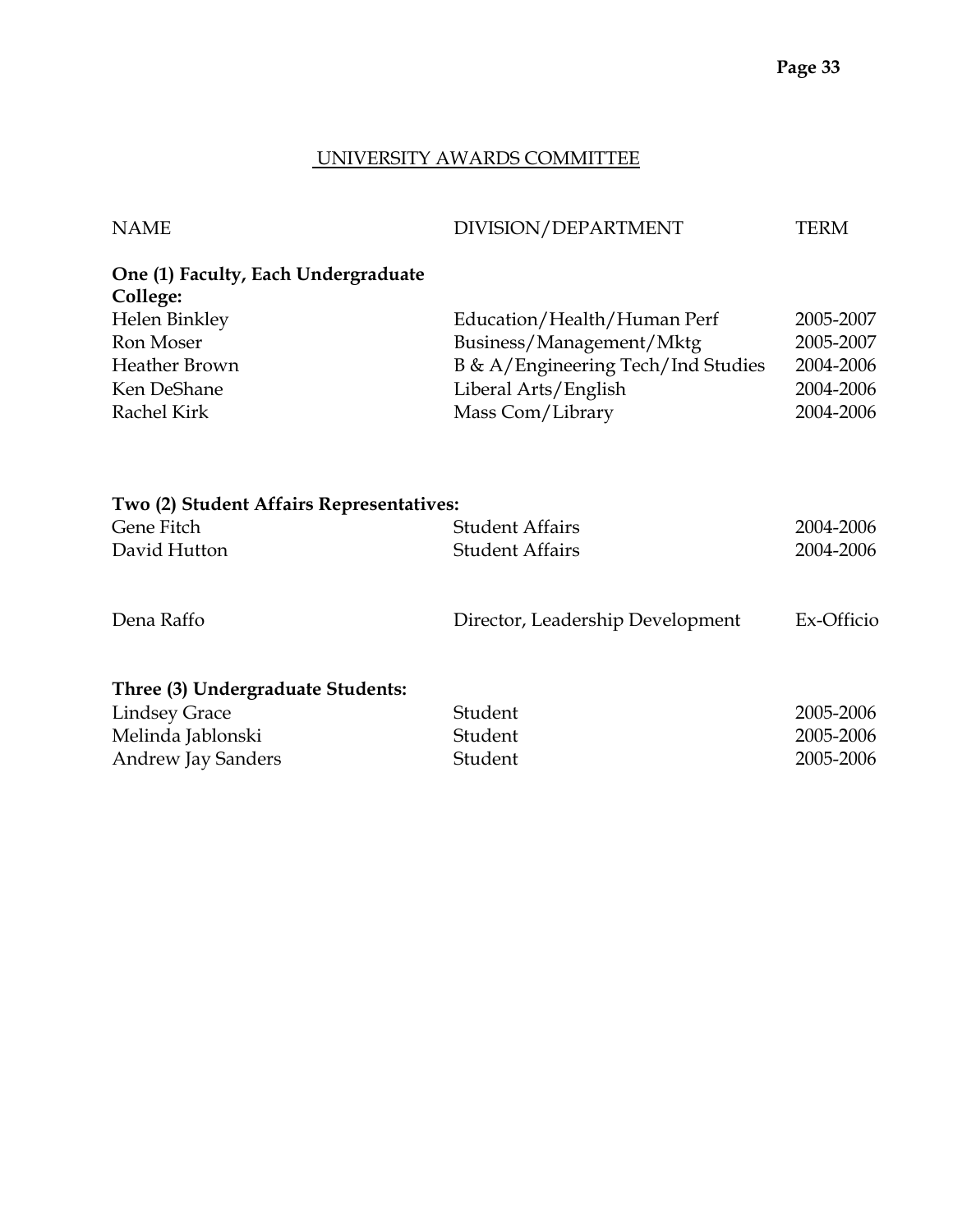## UNIVERSITY DISCIPLINE COMMITTEE

| <b>NAME</b>                                     | DIVISION/DEPARTMENT            | <b>TERM</b> |
|-------------------------------------------------|--------------------------------|-------------|
| One (1) Faculty, Each Undergraduate<br>College: |                                |             |
| Sandy Neal                                      | Education/Health/Human Perf    | 2005-2007   |
|                                                 | Business/                      | 2005-2007   |
| Stephen Howard                                  | $B \& A/Biology$               | 2004-2006   |
| Carl Ostrowski                                  | Liberal Arts/English           | 2004-2006   |
| Zeny Panol                                      | Mass Com/Journalism            | 2004-2006   |
| Four (4) At-Large Faculty:                      |                                |             |
| Ken Edmisson                                    | $B \& A/Nursing$               | 2005-2007   |
| Sheila Otto                                     | Mass Com/Developmental Studies | 2005-2007   |
| Robert Petersen                                 | Liberal Arts/English           | 2005-2007   |
| Paul Kline                                      | $B \& A/Chemistry$             | 2005-2007   |
| Gene Fitch                                      | Assoc V.P., Dean, Student Life | Ex-Officio  |
| Six (6) Students:                               |                                |             |
| Amanda Samsel                                   | Graduate Student               | 2005-2006   |
| <b>Tia Childress</b>                            | Undergraduate Student          | 2005-2006   |
| <b>Brad Hutson</b>                              | Undergraduate Student          | 2005-2006   |
| <b>Elizabeth Lee</b>                            | Undergraduate Student          | 2005-2006   |
| Christopher Keller                              | Undergraduate Student          | 2005-2006   |
| Aaron Gaston                                    | Undergraduate Student          | 2005-2006   |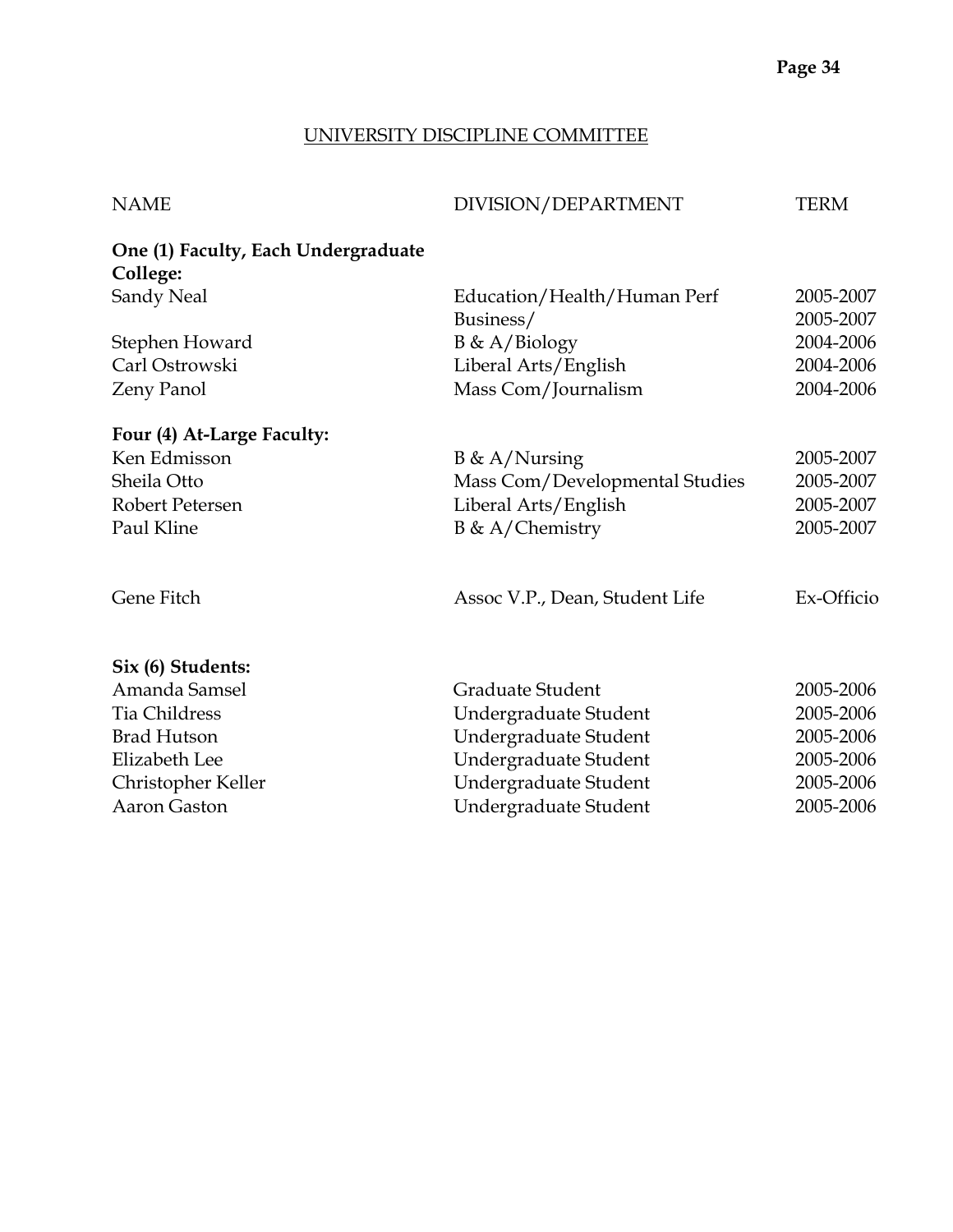## UNIVERSITY RULES COMMITTEE

| <b>NAME</b>                                     | DIVISION/DEPARTMENT                                               | <b>TERM</b> |
|-------------------------------------------------|-------------------------------------------------------------------|-------------|
| One (1) Faculty, Each Undergraduate<br>College: |                                                                   |             |
| Ron Moser                                       | Business/Management/Mktg                                          | 2005-2007   |
| <b>Cathy Crooks</b>                             | Education/Psychology                                              | 2005-2007   |
| Clyde Willis                                    | Liberal Arts/Political Science                                    | 2005-2007   |
| Terrence Lee                                    | $B \& A/Chemistry$                                                | 2004-2006   |
| Cheryl Flanigan                                 | Mass Com/Developmental Studies                                    | 2004-2006   |
| Two (2) At-Large Faculty:                       |                                                                   |             |
| <b>Walter Boles</b>                             | B & A/Engineering Tech/Ind Studies                                | 2005-2007   |
| Barbara Haskew                                  | Business/Economics/Finance                                        | 2004-2006   |
| Two (2) Student Life Administrators:            |                                                                   |             |
| Gene Fitch                                      | Assoc V.P., Student Affairs                                       | Ex-Officio  |
| Laura Sosh-Lightsy                              | Assistant Dean, Judicial Affairs and<br><b>Mediation Services</b> | Ex-Officio  |
| Four (4) Students:                              |                                                                   |             |
| Lisa Barkley                                    | Graduate Student                                                  | 2005-2006   |
| <b>Bradley Ballard</b>                          | <b>Upper-division Undergraduate</b>                               | 2005-2006   |
| Lacy Evans                                      | Upper-division Undergraduate                                      | 2005-2006   |

Amber Chauncey **1988** Upper-division Undergraduate 2005-2006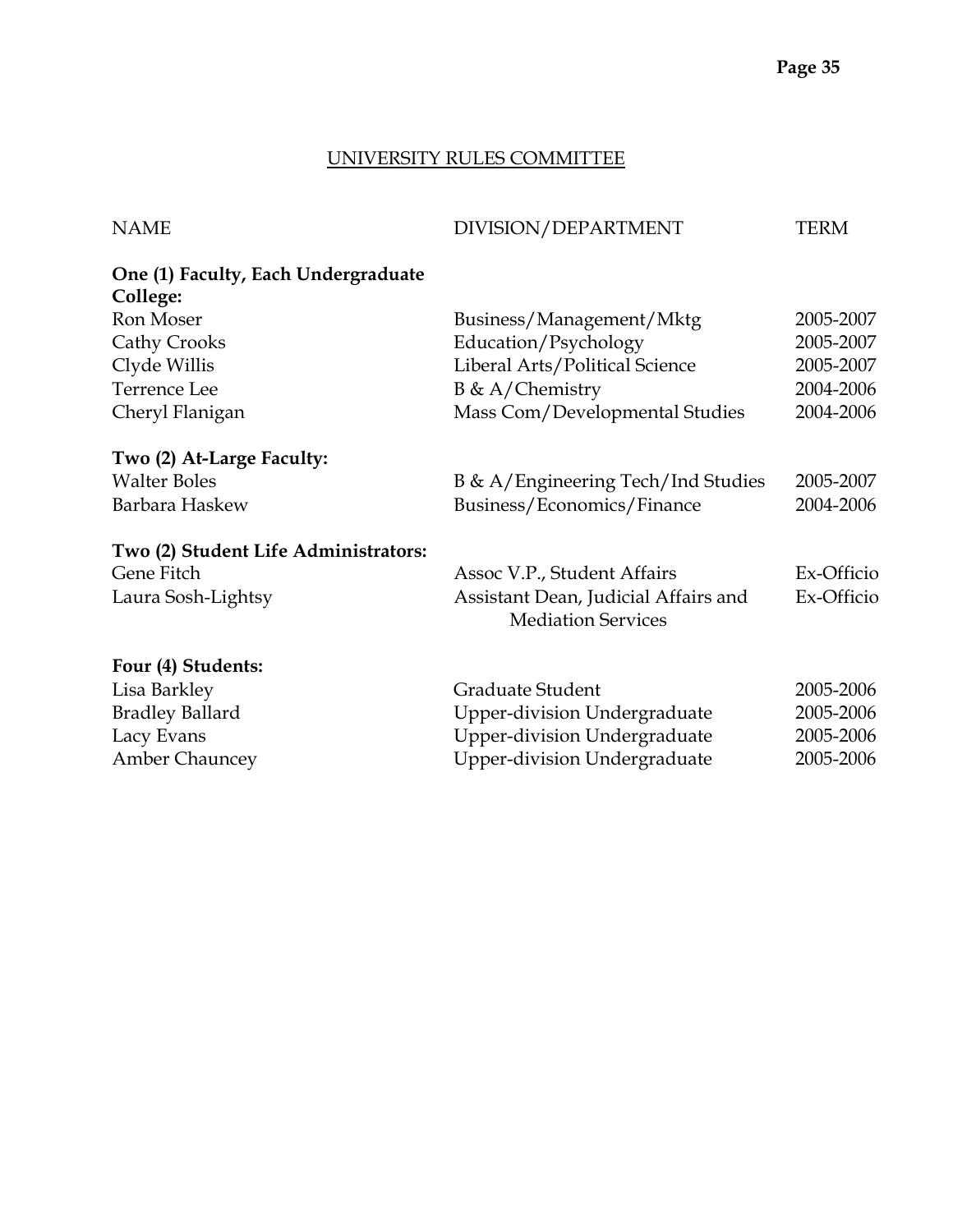# COMMITTEE ON INTERNATIONAL PROGRAMS AND SERVICES

| NAME | DIVISION/DEPARTMENT | TERM |
|------|---------------------|------|
|      |                     |      |

# **Two (2) Faculty Each Undergraduate College:**

| Ahad Nasab          | B & A/Engineer Tech/Ind Studies                                        | 2005-2007  |
|---------------------|------------------------------------------------------------------------|------------|
| Martha Balachandran | Business/BMOM                                                          | 2005-2007  |
| Tae M. Choo         | Education/Criminal Justice                                             | 2005-2007  |
| Divya Saksena       | Liberal Arts/English                                                   | 2005-2007  |
| John Dougan         | Mass Com/Recording Ind Mgmt                                            | 2005-2007  |
| Suk Jai Seo         | B & A/Computer Science                                                 | 2004-2006  |
| Ken Tillery         | Business/Management/Mktg                                               | 2004-2006  |
| Catherine Stogner   | Education/Human Sciences                                               | 2004-2006  |
| Deborah Mistron     | Liberal Arts/For Lang/Literataures                                     | 2004-2006  |
| David Ryfe          | Mass Com/Library                                                       | 2004-2006  |
| Tech Wubneh         | Director, International Prog/Services                                  | Ex-Officio |
| Harry Horne         | Community Leader<br><b>Community Leader</b><br><b>Community Leader</b> |            |
| Amanda Ryan         | Student                                                                | 2005-2007  |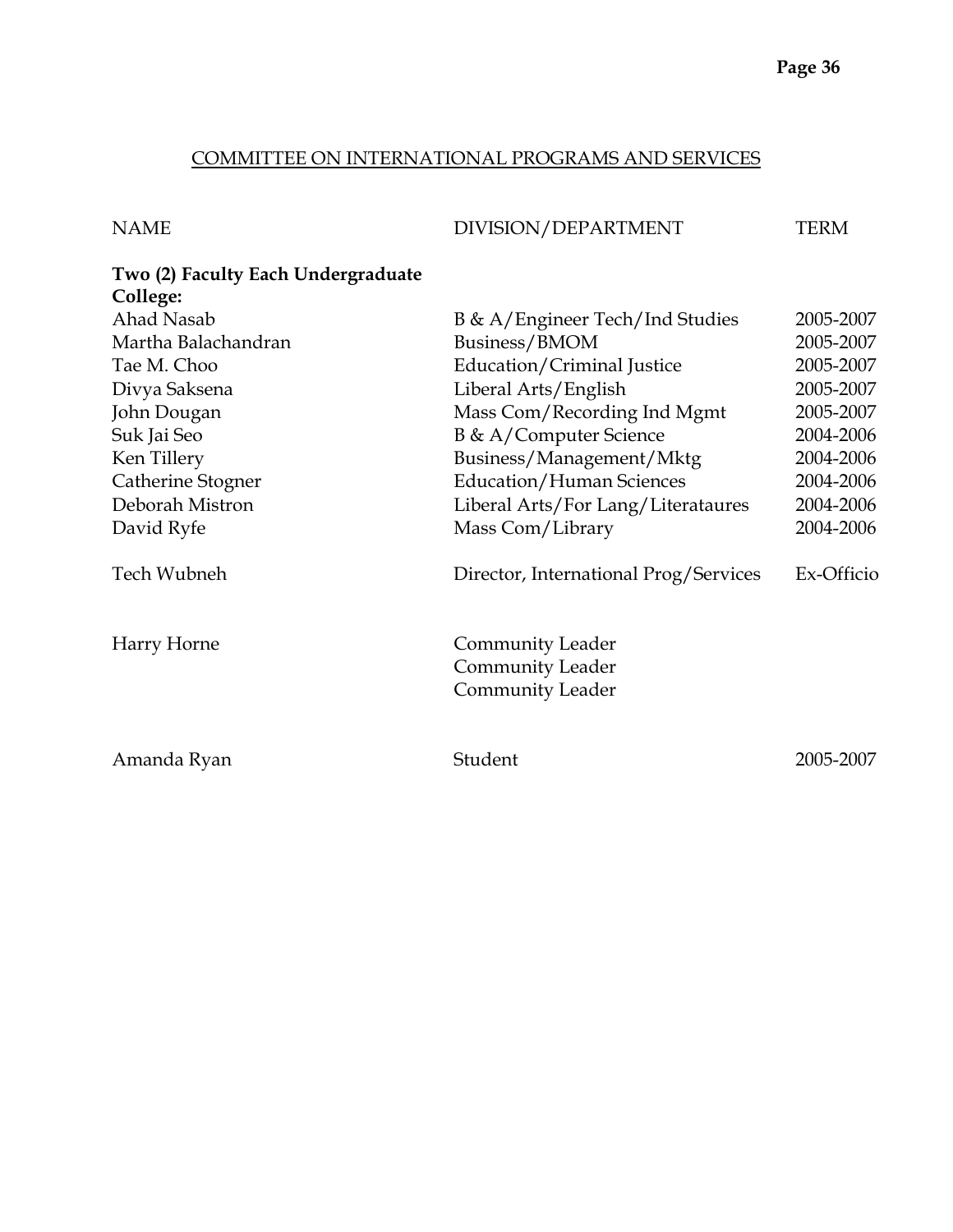### LOAN AND SCHOLARSHIP COMMITTEE

#### NAME DIVISION/DEPARTMENT TERM

# **One (1) Faculty, Each Undergraduate College:**  Denise Leggett Business/Accounting 2005-2007 Jimmie Cain Liberal Arts/English 2005-2007 Jo Williams Mass Com/Library 2005-2007 Jessica Gentry B & A/Agribusiness/Agriscience 2004-2006 Tammie Brown **Education**/Educational Leadership 2004-2006 **Five (5) At-Large Faculty:**  Ahad Nasab B & A/Engineering Tech/Ind Studies 2005-2007 Willis Means **Education/Elementary/Special Ed** 2005-2007 Raymond Thomas **Liberal Arts/Music** 2005-2007 Jennifer Marchant Liberal Arts/English 2004-2006 Vivian Alley Mass Com/Developmental Studies 2004-2006

Teresa Thomas Director, Records Ex-Officio David Hutton Director, Student Financial Aid Ex-Officio Jane Tipps Director, Guidance Services Ex-Officio Kurt Purdom Director, Development Consultant John Cothern V.P., Business & Finance Consultant **Two (2) Students:** 

|                | Graduate Student      | 2005-2006 |
|----------------|-----------------------|-----------|
| Russell Parman | Undergraduate Student | 2005-2006 |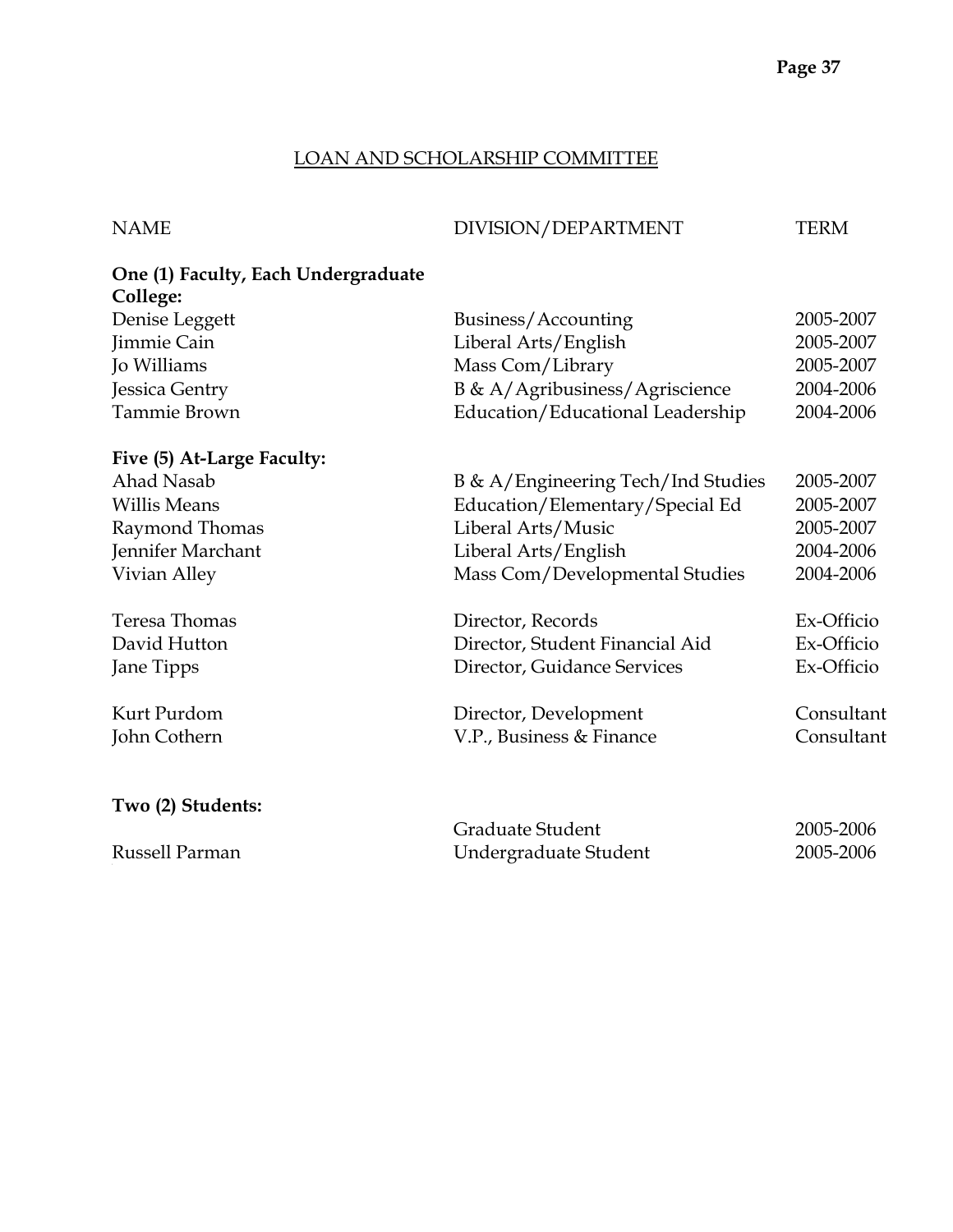### COMMITTEE ON ADMISSIONS AND STANDARDS

# NAME DIVISION/DEPARTMENT TERM

# **Two (2) Faculty-Each Undergraduate**  College:<br>Ionny Sau

| <b>Jenny Sauls</b>     | $B \& A/Nursing$                      | 2005-2007  |
|------------------------|---------------------------------------|------------|
| Richard Mpoyi          | Business/Management/Mktg              | 2005-2007  |
|                        | Education/                            | 2005-2007  |
| Jerry Brookshire       | Liberal Arts/History                  | 2005-2007  |
| <b>Sharon Parente</b>  | Mass Com/Library                      | 2005-2007  |
| David Hatfield         | B & A/Engineering Tech/Ind Studies    | 2004-2006  |
| Tom Strickland         | Business/Economics/Finance            | 2004-2006  |
| Judy Van Hein          | Education/Psychology                  | 2004-2006  |
| Theresa McBreen        | Liberal Arts/For Lang/Literatures     | 2004-2006  |
| <b>Frances Henslee</b> | Mass Com/Developmental Studies        | 2004-2006  |
| Sherian Huddleston     | Asst Vice Provost, Enrollment Mgmt    | Ex-Officio |
| Abdul Rao              | Dean, College of Graduate Studies     | Ex-Officio |
| <b>Bill Badley</b>     | Director, General Education           | Ex-Officio |
| Tech Wubneh            | Director, International Services/Prog | Ex-Officio |

# **Two (2) Students-Upperclassmen**

| <b>Treccie Miller</b> | Student | 2005-2006 |
|-----------------------|---------|-----------|
| Kara Watkins          | Student | 2005-2006 |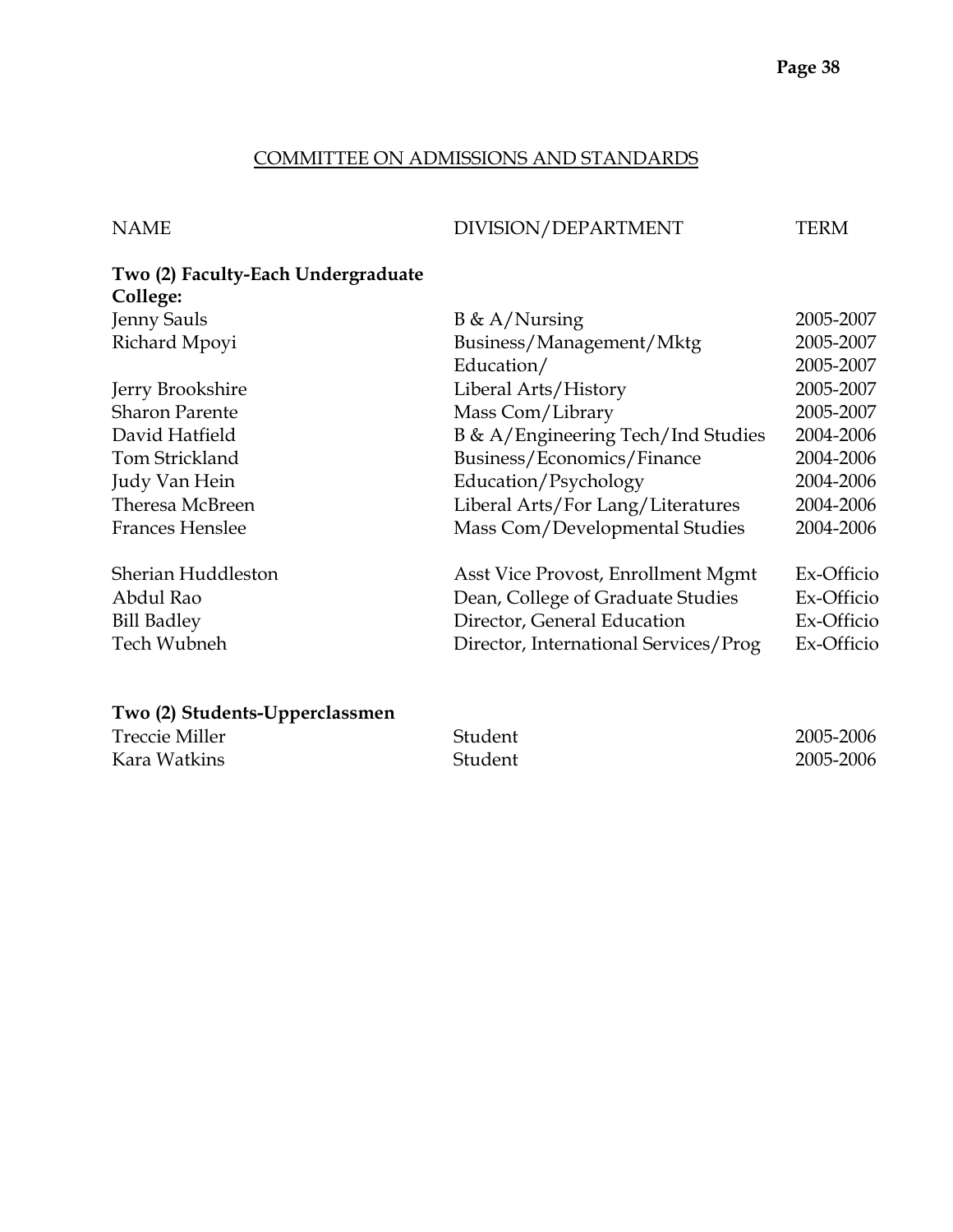# COMMITTEE ON OTHER-RACE UNDERGRADUATE STUDENT RECRUITMENT AND RETENTION

| <b>NAME</b>                                 | DIVISION/DEPARTMENT                | <b>TERM</b> |
|---------------------------------------------|------------------------------------|-------------|
| One (1) Faculty-Each Undergraduate College: |                                    |             |
| Daniel Erenso                               | $B \& A/P$ hysics/Astronomy        | 2005-2007   |
|                                             | Education/                         | 2005-2007   |
| Thuhang Tran                                | Business/Management/Mktg           | 2004-2006   |
| Sekou Franklin                              | Liberal Arts/Political Science     | 2004-2006   |
| Clare Bratten                               | Mass Com/Electronic Media          | 2004-2006   |
| Two (2) At-Large Faculty:                   |                                    |             |
| Robert Kalwinsky                            | Mass Com/Electronic Media          | 2004-2006   |
| Jane Marcellus                              | Mass Com/Journalism                | 2004-2006   |
| Lynn Palmer                                 | Director of Admissions             | Chair       |
| Chris Fleming                               | Assoc Dir for Minority Recruitment | Permanent   |
| Ron Malone                                  | Geier Statewide Committee Member   | Permanent   |
| Two (2) Undergraduate Students:             |                                    |             |
| Jade Suzanne Tanumijaya                     | Student                            | 2005-2006   |
| Jessica Glover                              | Student                            | 2005-2006   |
|                                             |                                    |             |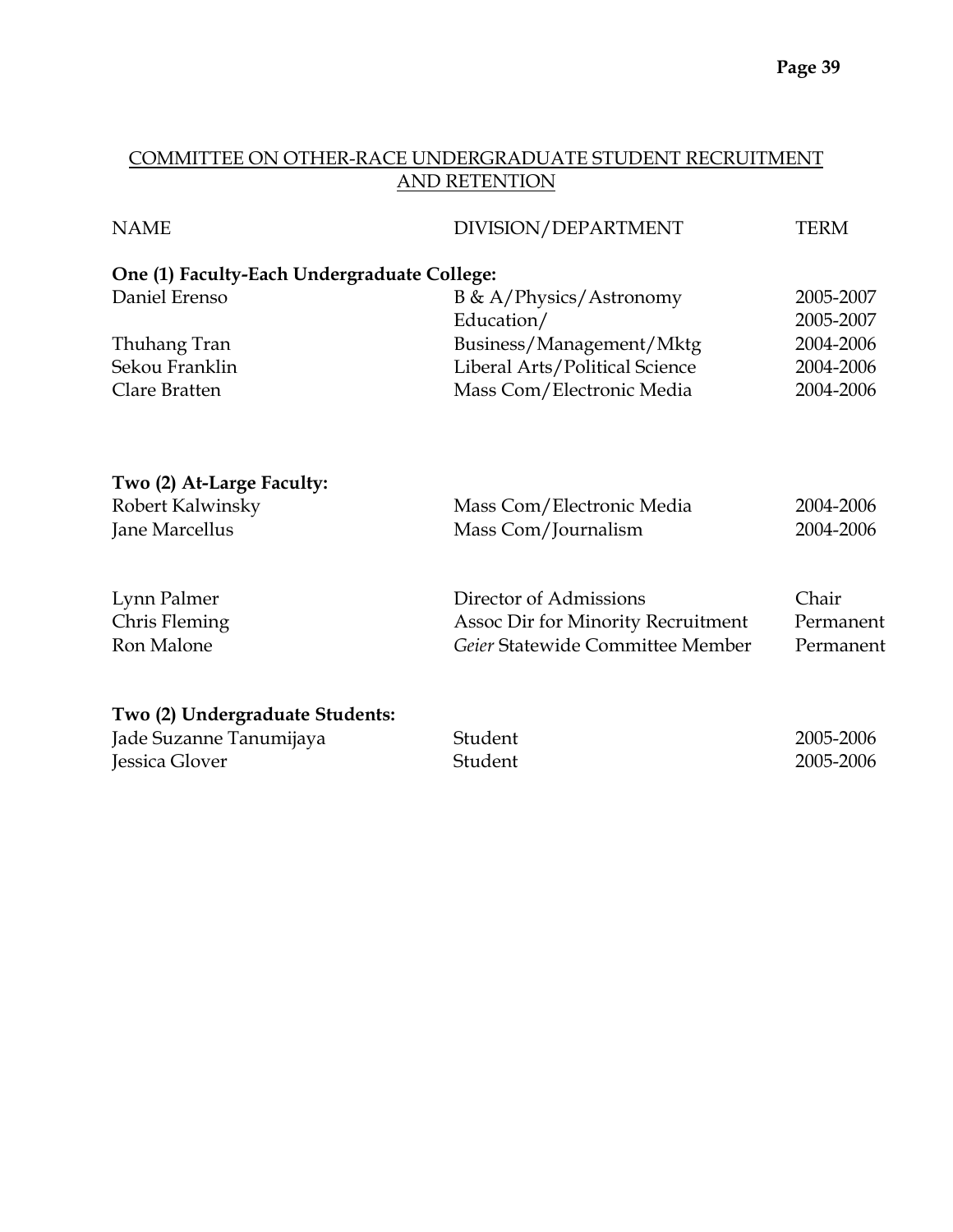# **The following committee reports to the Vice President for Development and University Relations:**

### UNIVERSITY RELATIONS COMMITTEE

NAME DIVISION/DEPARTMENT TERM

| Two (2) Faculty, Each Undergraduate<br>College: |                                  |           |
|-------------------------------------------------|----------------------------------|-----------|
| Mary Jane Lavender                              | $B \& A/Nursing$                 | 2005-2007 |
| Robert Lahm                                     | Business/BMOM                    | 2005-2007 |
| Yuh-Jia Chen                                    | Education/Psychology             | 2005-2007 |
| Wendy Koenig                                    | Liberal Arts/Art                 | 2005-2007 |
| Marcie Hinton                                   | Mass Com/Journalism              | 2005-2007 |
| Sheila Marquart                                 | $B \& A/Nursing$                 | 2004-2006 |
| Patricia Wall                                   | Business/Accounting              | 2004-2006 |
| Lisa Sheehan-Smith                              | <b>Education/Human Sciences</b>  | 2004-2006 |
| Michael Baggarly                                | Liberal Arts/Art                 | 2004-2006 |
| Pam Browne                                      | Mass Com/Recording Industry Mgmt | 2004-2006 |

| Doug Williams    | Director, Marketing                    |            |
|------------------|----------------------------------------|------------|
| Tom Tozer        | Director, News/Public Affairs          |            |
| Mark Owens       | Director, Athletic Media Relations     |            |
| Randy O'Brien    | News Director, WMOT Radio              |            |
| Pat Jackson      | <b>Production Manager, TV Services</b> |            |
| <b>Joe Bales</b> | V.P., Dev/University Relations         | Ex-Officio |
|                  |                                        |            |

# **Two (2) Students:**

Sarah Beth Barnes Student 2005-2006 Mark A. Richards **2005-2006**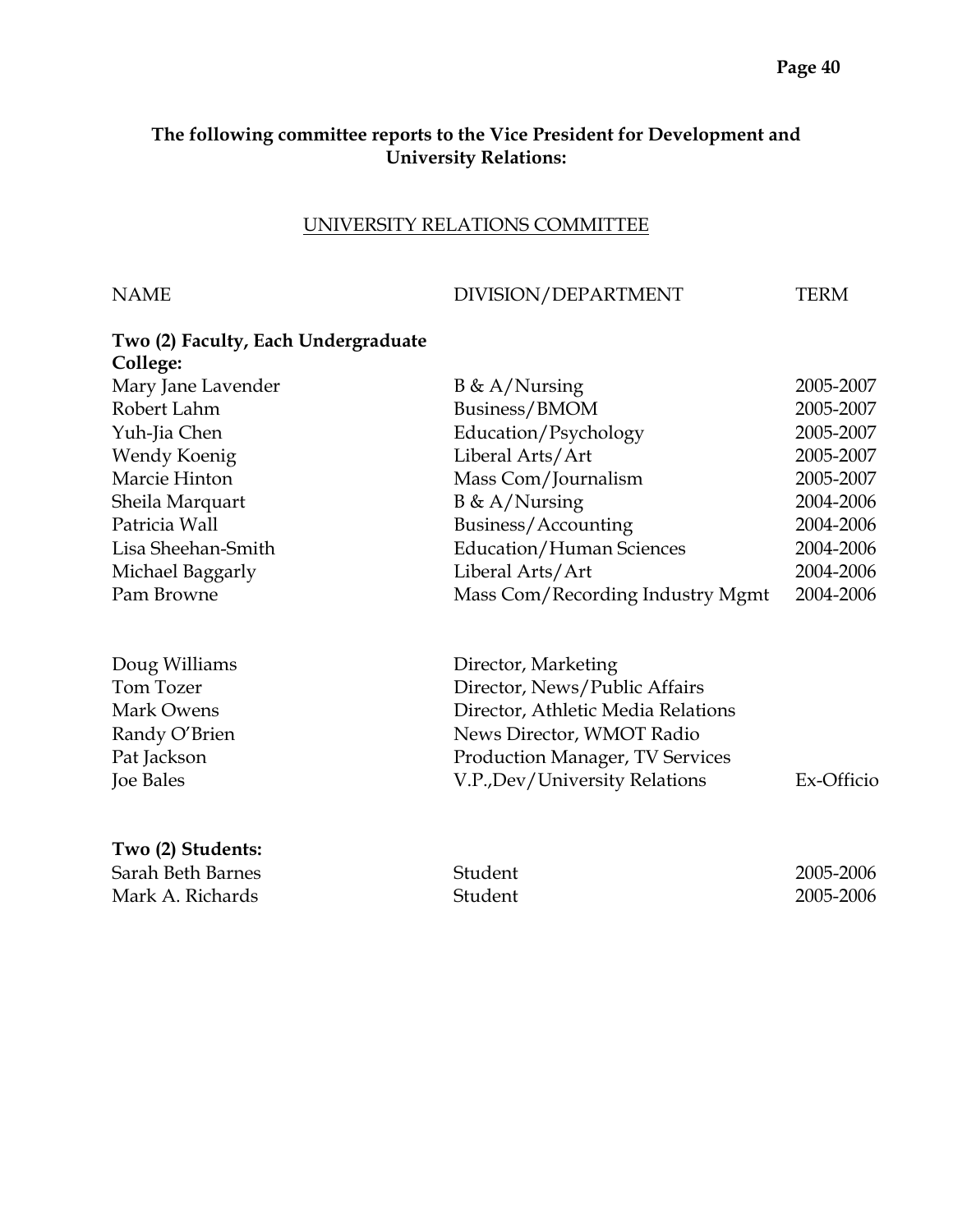# **The following committees report to the Vice President for Information Technology:**

# INSTRUCTIONAL TECHNOLOGIES DEVELOPMENT COMMITTEE

| <b>NAME</b>                                                          | DIVISION/DEPARTMENT                                                     | <b>TERM</b>              |
|----------------------------------------------------------------------|-------------------------------------------------------------------------|--------------------------|
| One (1) Faculty, Each Undergraduate<br>College:                      |                                                                         |                          |
| <b>Andrew Owusu</b>                                                  | Education/Health/Human Perf                                             | 2005-2007                |
| <b>Becky Seipelt</b>                                                 | $B \& A/Biology$                                                        | 2004-2006                |
| H.O. Wilson                                                          | Business/Accounting                                                     | 2004-2006                |
| <b>Ellen Garrison</b>                                                | Liberal Arts/History                                                    | 2004-2006                |
| <b>Cosette Collier</b>                                               | Mass Com/Recording Industry Mgmt                                        | 2004-2006                |
| Two (2) At-Large Faculty:<br>David Gore<br>Jun Da                    | B & A/Engineering Tech/Ind Studies<br>Liberal Arts/For Lang/Literatures | 2005-2007<br>2005-2007   |
| One (1) Developmental Studies<br>Faculty:<br><b>Annette Williams</b> | Developmental Studies                                                   | 2005-2007                |
| Pamela Knox<br>Brenda Kerr                                           | <b>Graduate Studies</b><br><b>Information Technology</b>                | Ex-Officio<br>Ex-Officio |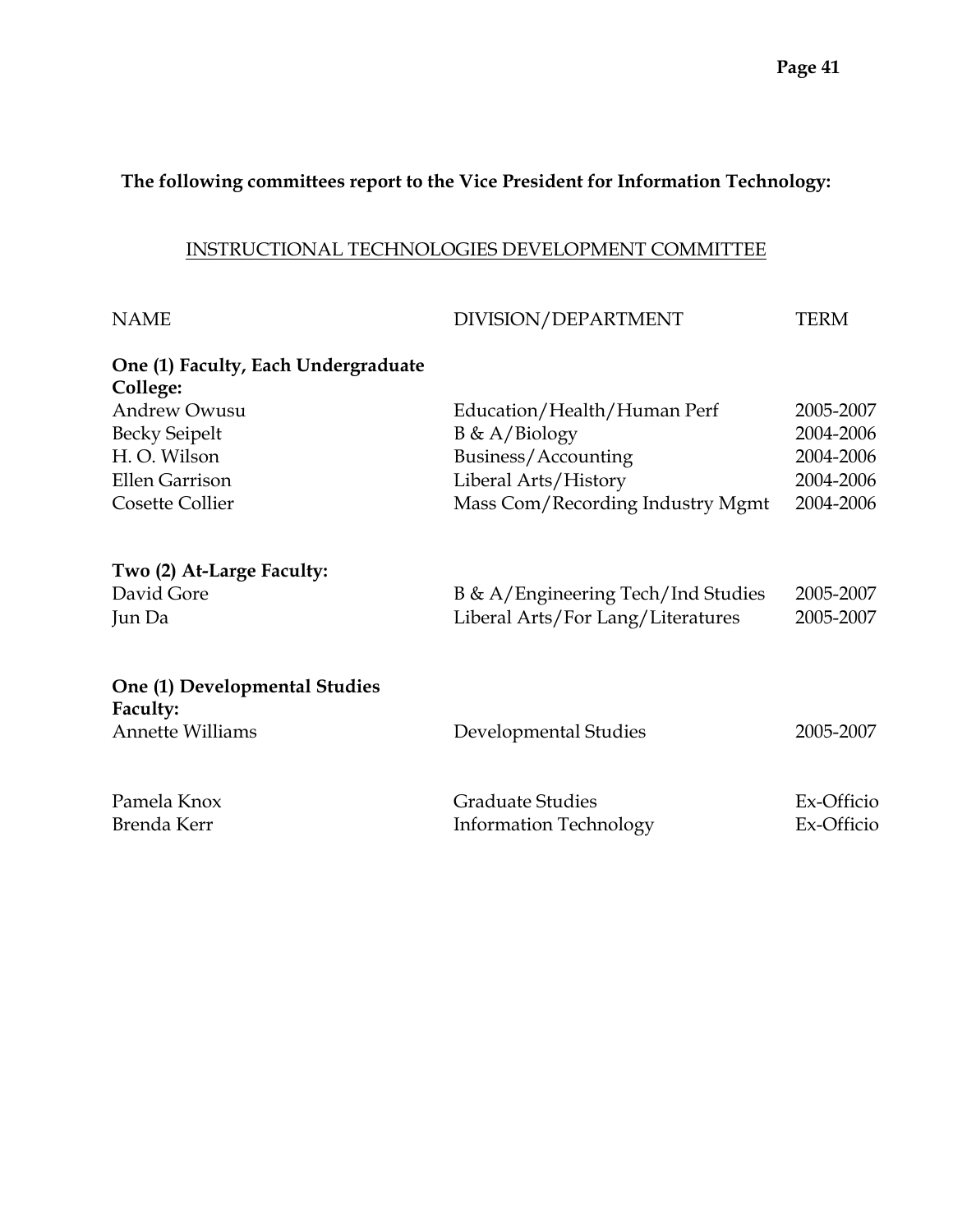#### INSTRUCTIONAL TECHNOLOGY COMMITTEE

NAME DIVISION/DEPARTMENT TERM

# **One (1) Faculty-Each Undergraduate College:**  Melvin Davis Mass Com/Library 2005-2007 Scott Boyd Liberal Arts/Speech/Theatre 2005-2007 Willis Means **Education/Elementary/Special Ed** 2005-2007 Cen Li B & A/Computer Science 2004-2006 Gordon Freeman Business/BMOM 2004-2006 Anantha Babbili **Academic Dean** 2005-2007 Deborah Newman Academic Chair 2005-2007 David Robinson Manager, Library Automation 2003-2005 Mike Gower **Administrator**, Business/Finance 2003-2005 Lucinda Lea V.P., Information Technology Permanent Deb Sells Administrator-Student Affairs 2003-2005 Amy Burks Administrator-Student Affairs 2003-2005 Carlos Coronel Computer Lab Director/Faculty 2003-2005 Rebecca Fischer President, Faculty Senate 2005-2006 Larry Burriss Past President, Faculty Senate 2005-2006 Watson Hannah Director of Academic Technology Ex-Officio Paul Fulcher SGA President 2005-2006 Jennifer Stoltz Student 2005-2007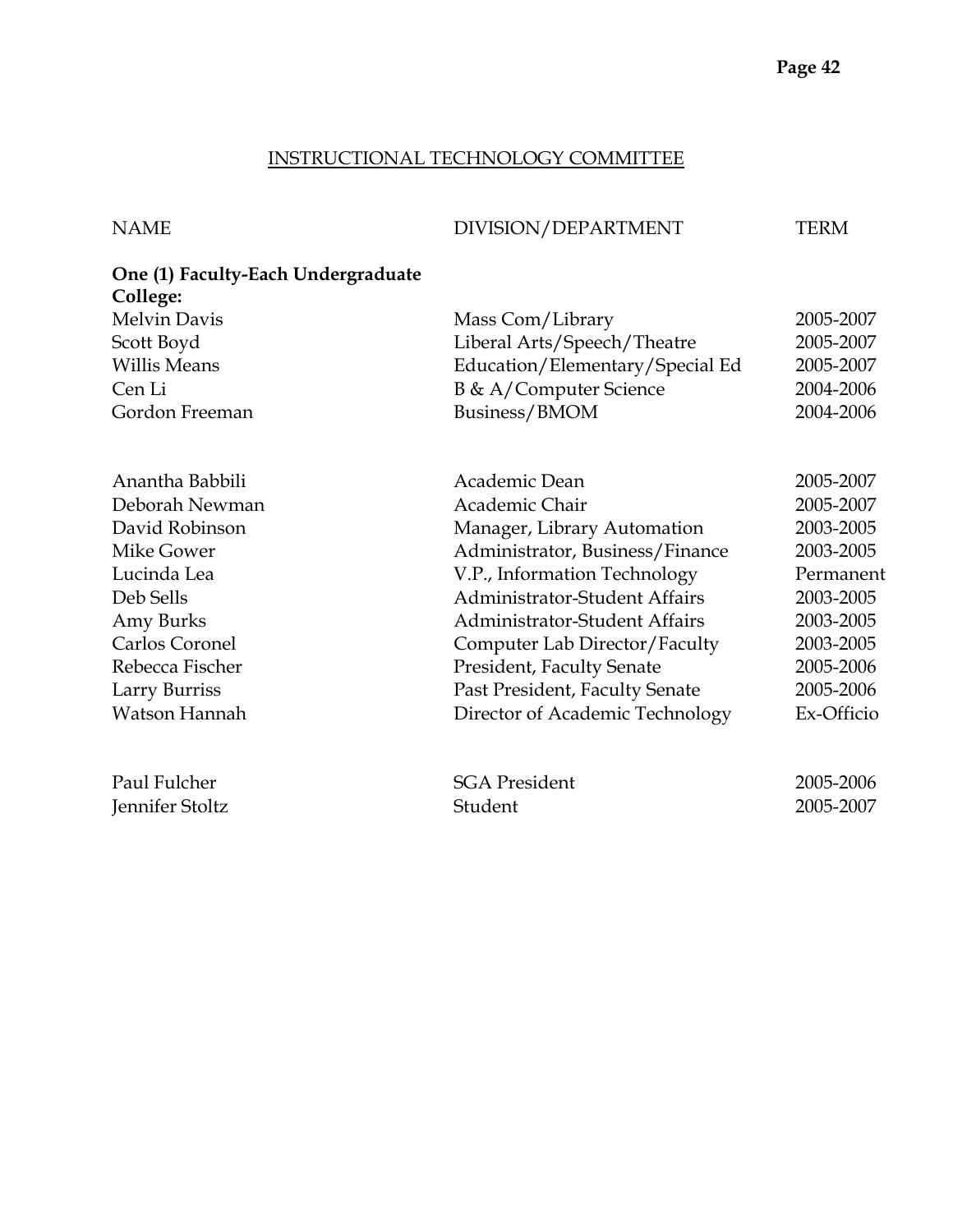# ADMINISTRATIVE COMPUTING COMMITTEE

| <b>NAME</b>                         | DIVISION/DEPARTMENT                         | TERM       |
|-------------------------------------|---------------------------------------------|------------|
| One (1) Administrator-Each VP Area: |                                             |            |
| Joe Hugh                            | Business/Finance                            | 2005-2007  |
| <b>Betsy Williams</b>               | Development/University Relations            | 2005-2007  |
| <b>Bill Badley</b>                  | <b>Academic Affairs</b>                     | 2005-2007  |
| Debra Sells                         | <b>Student Affairs/Student Support Serv</b> | 2004-2006  |
| Lucinda Lea                         | <b>Information Technology</b>               | Permanent  |
| David Hays                          | President's Division                        | 2005-2007  |
| Two (2) At-Large Administrators:    |                                             |            |
| Sherian Huddleston                  | Academic Affairs/Enrollment Mgmt            | 2004-2006  |
| Mike Gower                          | Business/Finance                            | 2004-2006  |
| Lisa Rogers                         | Adm Information System Services             | Ex-Officio |
| Greg Schaffer                       | <b>Network Services</b>                     | Ex-Officio |
| One (1) Student:                    |                                             |            |
| Richard Lundgren                    | Student                                     | 2005-2006  |